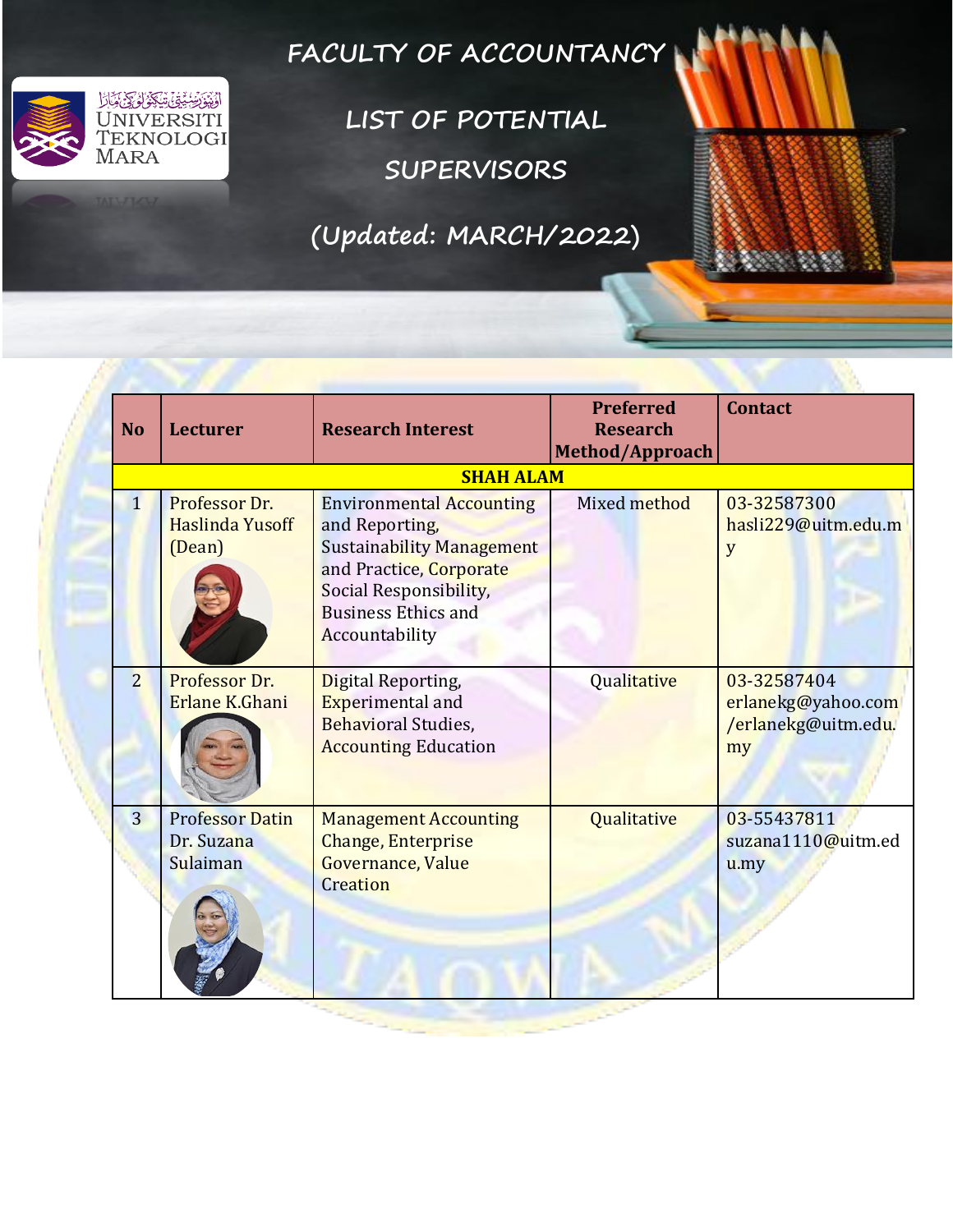| $\overline{4}$ | Professor Dr.<br>Haji Nor'azam<br>Bin Haji Mastuki<br>(Pengarah<br>AAGBS) | <b>Financial Reporting,</b><br>Earnings Management,<br>Finance-Related Research,                           | Quantitative        | 03-55448037<br>noraz562@uitm.edu.<br>my                                       |
|----------------|---------------------------------------------------------------------------|------------------------------------------------------------------------------------------------------------|---------------------|-------------------------------------------------------------------------------|
| $5\overline{}$ | <b>Asscociate Prof.</b><br>Dr. Norli Ali                                  | <b>Capital Market, Financial</b><br><b>Economics, Corporate</b><br>Finance, Islamic Finance,<br>Investment | Quantitative        | 03-32587403<br>norli170@uitm.edu.m<br>y                                       |
| 6              | <b>Asscociate Prof.</b><br>Dr. Norhayati<br>Mohamed                       | Dividend Policy, Event<br>Study Methodology,<br><b>Accounting Standard</b><br>Setting                      | Quantitative        | 03-55442072<br>norha614@uitm.edu.<br>my                                       |
| $\overline{7}$ | <b>Asscociate Prof.</b><br>Dr. Roslani Embi                               | <b>Accounting Education,</b><br><b>Accounting Information</b><br>systems                                   | <b>Mixed Method</b> | 03-55448343/8344<br>roslani_embi@yahoo.<br>com/<br>roslani903@uitm.edu.<br>my |

ATAQWAY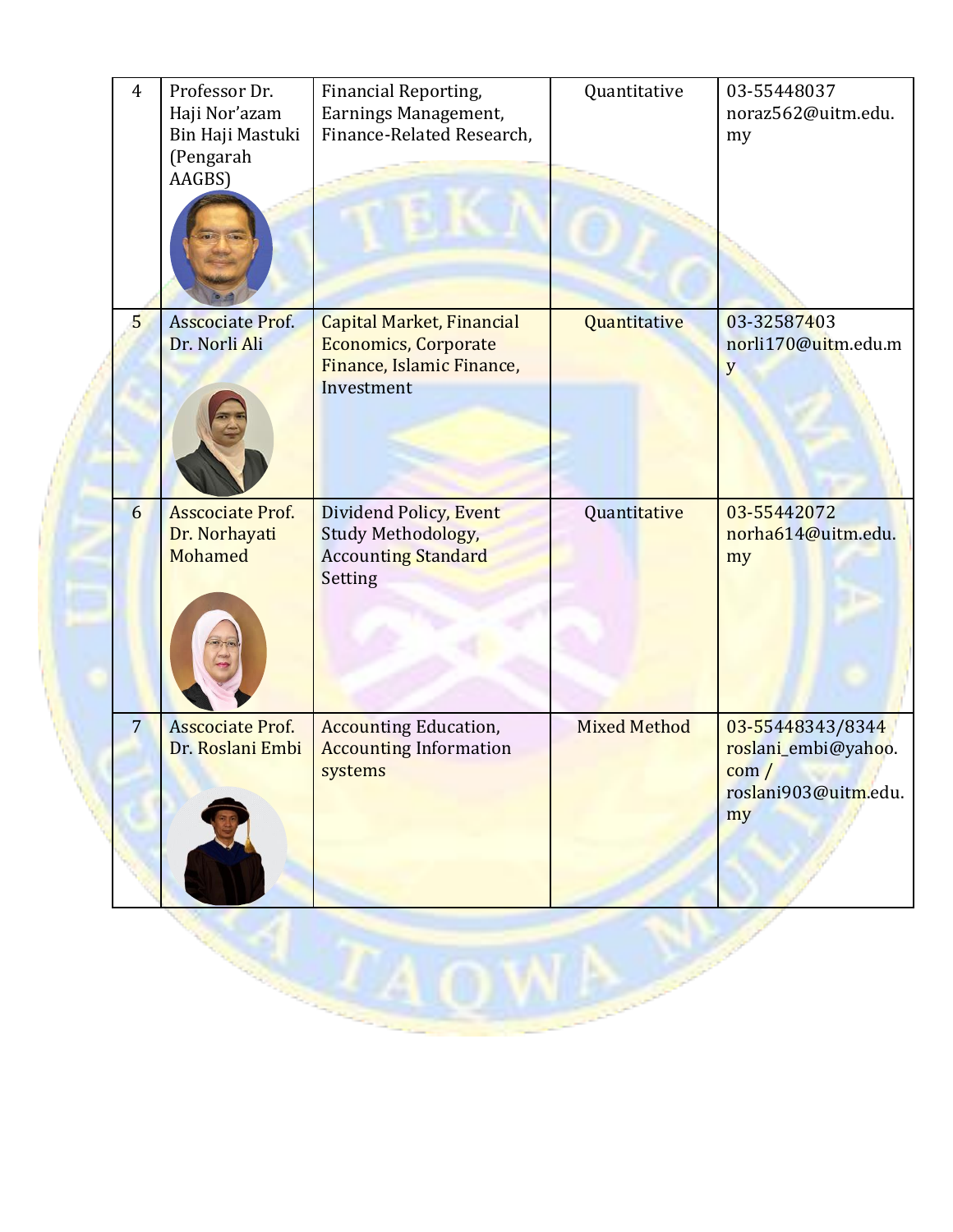| 8  | Asscociate Prof.<br>Dr. Mohd Nizal<br>Haniff               | Finance, Management<br>Accounting                                                                                                                                         | Quantitative               | 03-55445789<br>mnizal@yahoo.co.uk /<br>mohdnizal@uitm.edu.<br>my |
|----|------------------------------------------------------------|---------------------------------------------------------------------------------------------------------------------------------------------------------------------------|----------------------------|------------------------------------------------------------------|
| 9  | Prof. Dr. Azizah<br>Abdullah<br>(Pengarah<br>InQKA)        | Corporate Governance,<br><b>Management Accounting,</b><br>Corporate Disclosure,<br><b>Performance Management</b>                                                          | Quantitative               | 03-55435704<br>aziza588@uitm.edu.m<br>y                          |
|    |                                                            |                                                                                                                                                                           |                            |                                                                  |
| 10 | <b>Asscociate Prof.</b><br>Dr. Amrizah<br><b>Kamaludin</b> | <b>Intellectual Capital</b><br>Measurement and<br><b>Reporting, Financial</b><br><b>Reporting, Fraudulent</b><br><b>Reporting and Heritage</b><br><b>Assets Reporting</b> | Quantitativ <mark>e</mark> | 03-32587401<br>amrizah@uitm.edu.m<br>y                           |
| 11 | <b>Asscociate Prof.</b><br>Dr. Hilwani<br>Hariri (KPPS)    | <b>Auditing, Corporate</b><br>Governance, Public Sector<br><b>Accounting, Forensic</b><br><b>Accounting</b>                                                               | Quantitative               | 03-32587491<br>hilwanihariri@uitm.e<br>du.my                     |
| 12 | <b>Associate Prof.</b><br>Dr. Zaini Ahmad                  | <b>Auditing</b>                                                                                                                                                           | Quantitative               | 03-32587399<br>zaini324@uitm.edu.m<br>y                          |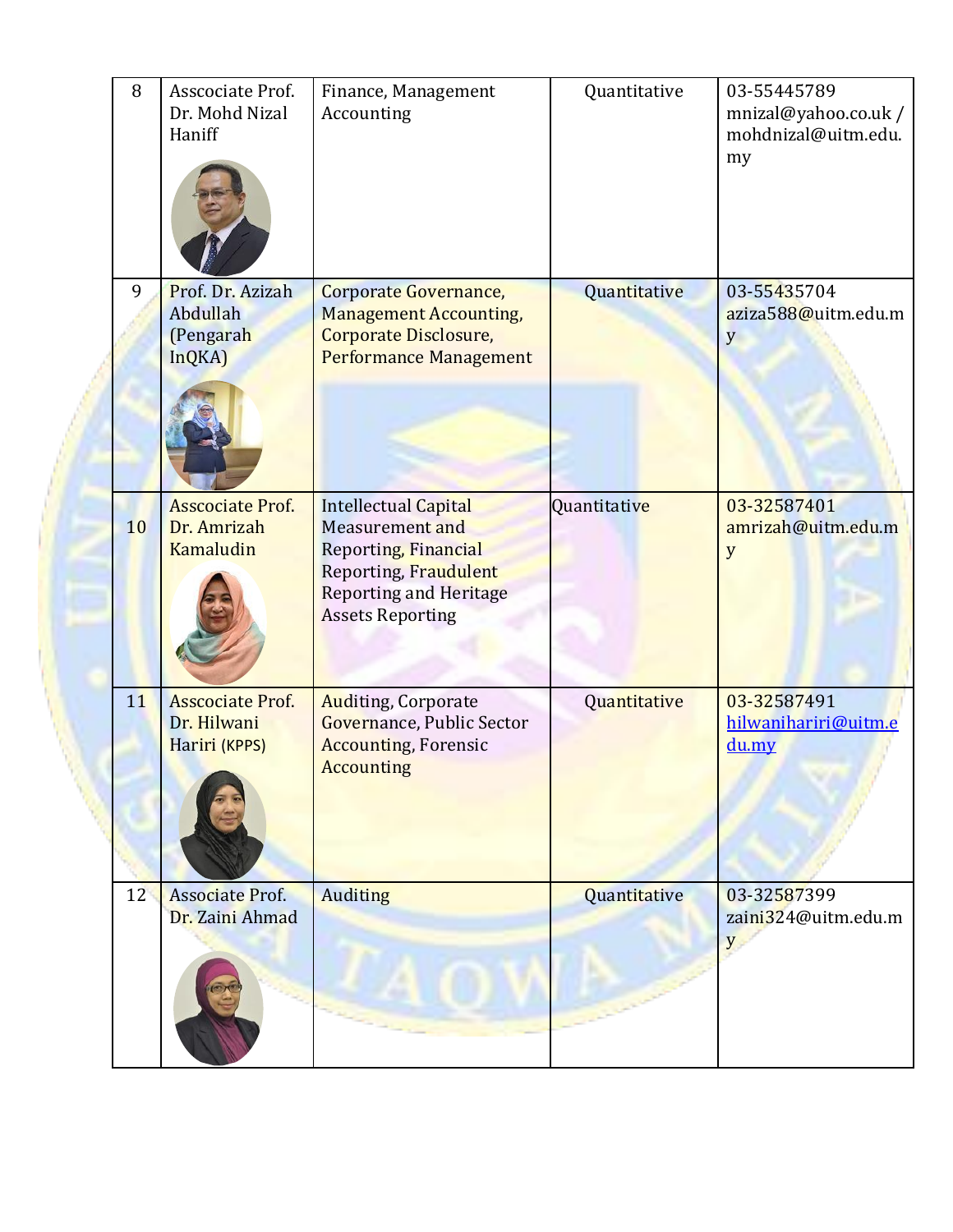| 13 | Associate Prof.<br>Dr. Zuraeda<br>Ibrahim                                     | <b>Accounting Information</b><br>System, Taxation, Islamic<br>Accounting & Finance,<br>Finance and Financial<br><b>Reporting (Earnings &amp;</b><br>Disclosure).                                                                                                                                        | Mixed method        | 03-5543 6517/03-<br>32587426<br>zurae229@uitm.edu.<br>my |
|----|-------------------------------------------------------------------------------|---------------------------------------------------------------------------------------------------------------------------------------------------------------------------------------------------------------------------------------------------------------------------------------------------------|---------------------|----------------------------------------------------------|
| 14 | <b>Associate Prof.</b><br>Dr. Halil Paino                                     | <b>Auditing, Human Resource</b><br><b>Issues, Structural Equation</b><br>Modeling                                                                                                                                                                                                                       | <b>Mixed method</b> | 03-32547413<br>halil@uitm.edu.my                         |
| 15 | <b>Associate Prof.</b><br>Dr. Suhaily<br>Hasnan<br>(Timbalan<br>Dekan Ricaen) | Financial Restatements,<br><b>Fraudulent Financial</b><br><b>Reporting, Earnings</b><br><b>Management, Earnings</b><br><b>Quality Corporate</b><br>Governance                                                                                                                                           | Quantitative        | 03-32587461<br>suhailyhasnan@uitm.<br>edu.my             |
| 16 | <b>Associate Prof.</b><br>Dr. Norziaton<br><b>Ismail Khan</b>                 | <b>Audit and corporate</b><br>governance, Audit &<br>corporate governance<br><b>Political connection</b><br><b>Forensic Accounting in</b><br>public sector<br>Fraud & corruption in<br>public sector<br><b>Misappropriation of assets</b>                                                               | Quantitative        | 03-32587307<br>norzi153@uitm.edu.<br>my                  |
| 17 | <b>Associate Prof.</b><br>Dr. Tuan Zainun<br>Tuan Mat                         | <b>Management Accounting,</b><br><b>Strategic Management,</b><br>Performance Measurement<br>System, Management<br><b>Control System, Risk</b><br>Management,<br>Environmental<br><b>Management Accounting</b><br>and Sustainability, Fraud<br>and Financial Criminology,<br><b>Accounting Education</b> | Quantitative        | 03-32587457<br>tuanz693@uitm.edu.<br>my                  |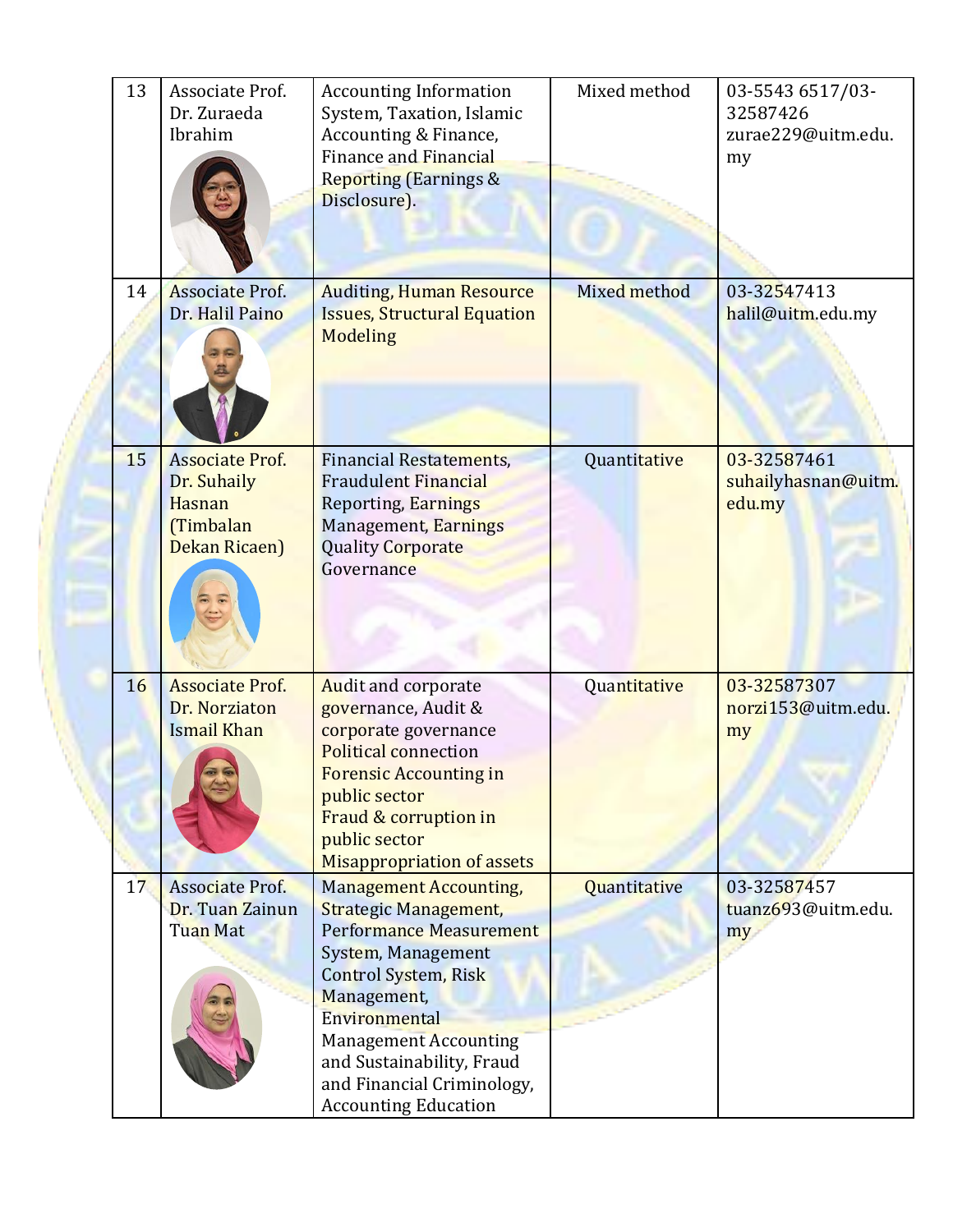| 18 | Associate Prof.<br>Dr. Sharifah<br>Nazatul Faiza<br>Syed Mustafa<br>Nazri | Audit an investigation,<br>Audit Assurance, Forensic<br>Audit, Whistleblowing                                                                                                     | Quantitative                        | 03-32587439<br>shari744@uitm.edu.m<br>y      |
|----|---------------------------------------------------------------------------|-----------------------------------------------------------------------------------------------------------------------------------------------------------------------------------|-------------------------------------|----------------------------------------------|
| 19 | <b>Associate Prof.</b><br>Dr. Zarinah<br><b>Abdul Rasit</b>               | <b>Management Accounting,</b><br>performance measurement<br>system, behavior                                                                                                      | <b>Mixed Method,</b><br>Qualitative | 03-32587427<br>zarinah371@uitm.ed<br>$u$ .my |
| 20 | <b>Associate Prof.</b><br>Dr. Norhayati<br><b>Alias</b>                   | <b>Auditing, Financial</b><br><b>Reporting, Forensic</b><br><b>Accounting Dan</b><br><b>Accounting Education</b>                                                                  | Quantitative                        | 03-55444803<br>norha927@uitm.edu.<br>my      |
| 21 | <b>Associate Prof.</b><br>Dr. Razana<br>Juhaida Johari                    | <b>Audit and corporate</b><br>governance, accounting<br>ethics, fraud, accounting<br>education, behavior<br>accounting                                                            | Quantitative                        | 03-32587306 / 7455<br>razana@uitm.edu.my     |
| 22 | <b>Associate Prof.</b><br>Dr. Sharina Tajul<br><b>Urus</b>                | <b>Enterprise Resource</b><br><b>Planning, Accounting</b><br><b>Information System,</b><br><b>Financial Technology</b><br>(FinTech), Data analytics,<br><b>Information System</b> | Qualitative                         | 03-32587440<br>sharina675@uitm.ed<br>u.my    |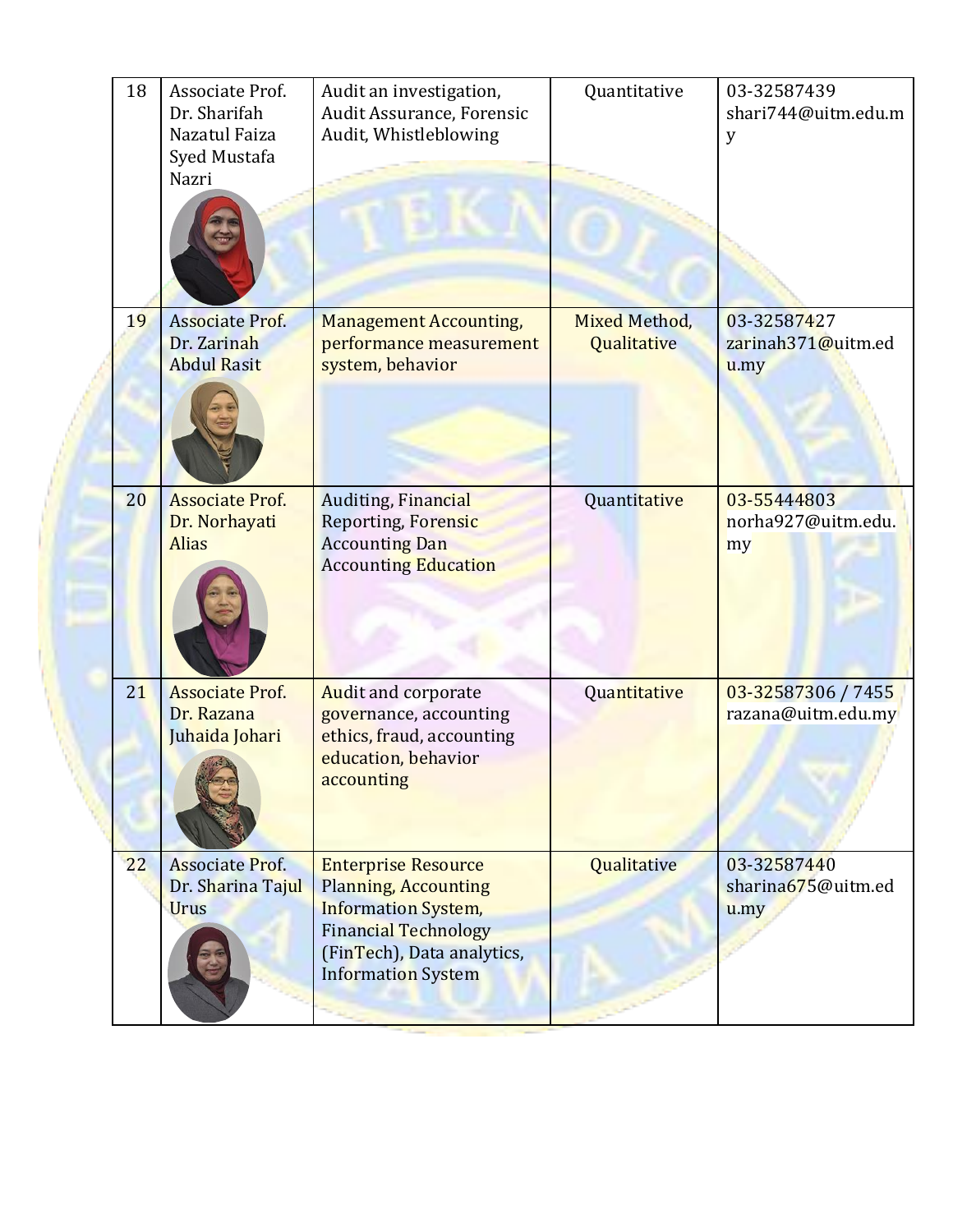| 23 | Associate Prof.<br>Dr. Nadiah Abd<br>Hamid                                   | Taxation and Tax Planning,<br>Tax Incentive and IR4.0                                                                                                                                      | Mixed method               | 03-32587482/03-<br>55444826<br>nadiah201@uitm.edu.<br>my |
|----|------------------------------------------------------------------------------|--------------------------------------------------------------------------------------------------------------------------------------------------------------------------------------------|----------------------------|----------------------------------------------------------|
| 24 | Dr. Roszana<br>Tapsir (Timbalan<br>Dekan HEA)                                | Audit, Fraud, Anti-money<br>laundering                                                                                                                                                     | Quantitative               | 03-32587373<br>rosza225@uitm.edu.<br>my                  |
| 25 | <b>Associate Prof.</b><br>Dr. Fadzlina<br><b>Mohd Fahmi</b><br>$($ InQKA $)$ | Management accounting,<br>sustainability accounting<br>and reporting, CSR, Social<br>and environmental<br>accounting and reporting,<br>Qualitative research, Case<br>study research design | Qualitative                | 03-32587456/03-<br>55435704<br>fadzli686@uitm.edu.<br>my |
| 26 | Dr. Radziah<br>Mahmud                                                        | <b>Financial Accounting</b>                                                                                                                                                                | Quantitative               | 03-32587308<br>radzi132@uitm.edu.<br>my                  |
| 27 | Dr. Faizal<br><b>Mohamed Yusof</b>                                           | <b>Management Accounting:</b><br>forecasting and Strategic<br>Management                                                                                                                   | Qualitative, Case<br>Study | 03-55444805<br>faiza549@uitm.edu.m<br>y                  |
| 28 | Profesor Madya<br>Dr. Mazurina<br>Mohd Ali                                   | Financial reporting, risk<br>reporting, value relevance,<br>corporate disclosure,<br>financial statement<br>analysis, corporate<br>governance                                              | Quantitative               | 03-32587407<br>mazurina@uitm.edu.<br>my                  |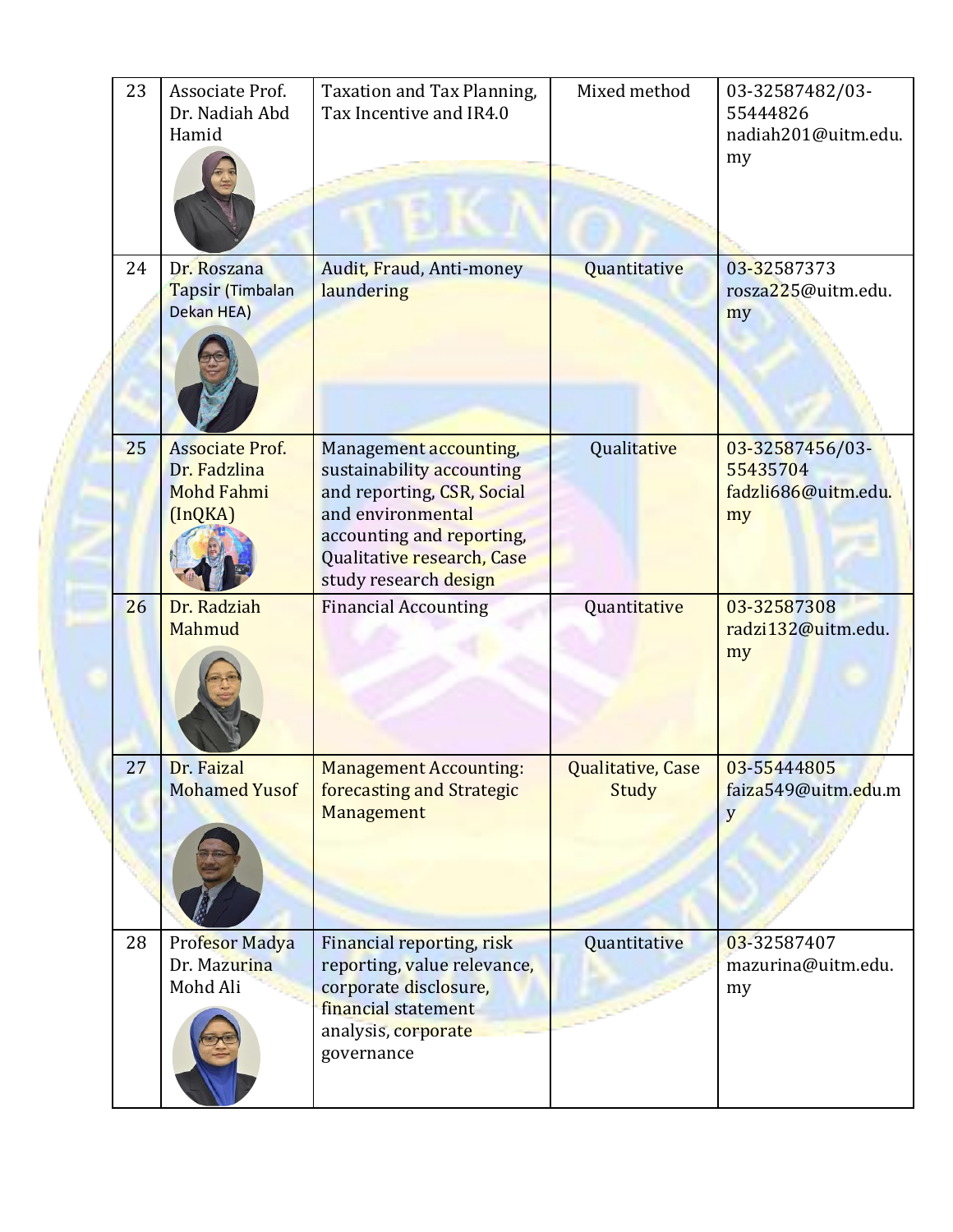| 29 | Dr. Aida Maria<br>Ismail                          | Sustainable Development<br>Goals (SDG),<br><b>Environmental Social and</b><br>Governance                                                                       | Mixed method | 03-32587435/7304<br>aida430@uitm.edu.m<br>y                                                                                   |
|----|---------------------------------------------------|----------------------------------------------------------------------------------------------------------------------------------------------------------------|--------------|-------------------------------------------------------------------------------------------------------------------------------|
| 30 | Dr. Rina<br>Fadhilah Ismail                       | <b>Financial Reporting (risk)</b><br>disclosure, firm value)                                                                                                   | Quantitative | 03-32587515<br>rina.fadhilah@gmail.c<br>om/rinafadhilah@uit<br>m.edu.my                                                       |
| 31 | Dr. Aida Hazlin<br>Ismail                         | Auditing, Ethics,<br>Governance, Audit<br>Judgement, Money<br>laundering, accounting<br>education, public sector<br>accounting, fraud and<br>behavior auditing | Quantitative | 03-32587410<br>aidah348@uitm.edu.<br>my                                                                                       |
| 32 | Dr. Adibah<br>Jamaluddin                          | <b>Financial Reporting</b>                                                                                                                                     | Quantitative | 03-55224380<br>adibahj@uitm.edu.my                                                                                            |
| 33 | Dr. Mohamad<br><b>Ezrien Mohd</b><br><b>Kamal</b> | <b>Financial Fraud and</b><br>Governance                                                                                                                       | Qualitative  | 03-32587302<br>mohdezrien@uitm.ed<br>u.my                                                                                     |
| 34 | Dr. Maslinawati<br>Mohamad                        | Finance, Banking, Earnings<br>Management,<br>Restructuring, Mergers and<br>Acquisitions, NPO,<br><b>Corporate Governance, and</b><br><b>Financial Distress</b> | Quantitative | 03-32587488/03-<br>55444826<br>012-8888749<br>masli856@uitm.edu.<br>my<br>masli856@gmail.com<br>maslinawatimohd@g<br>mail.com |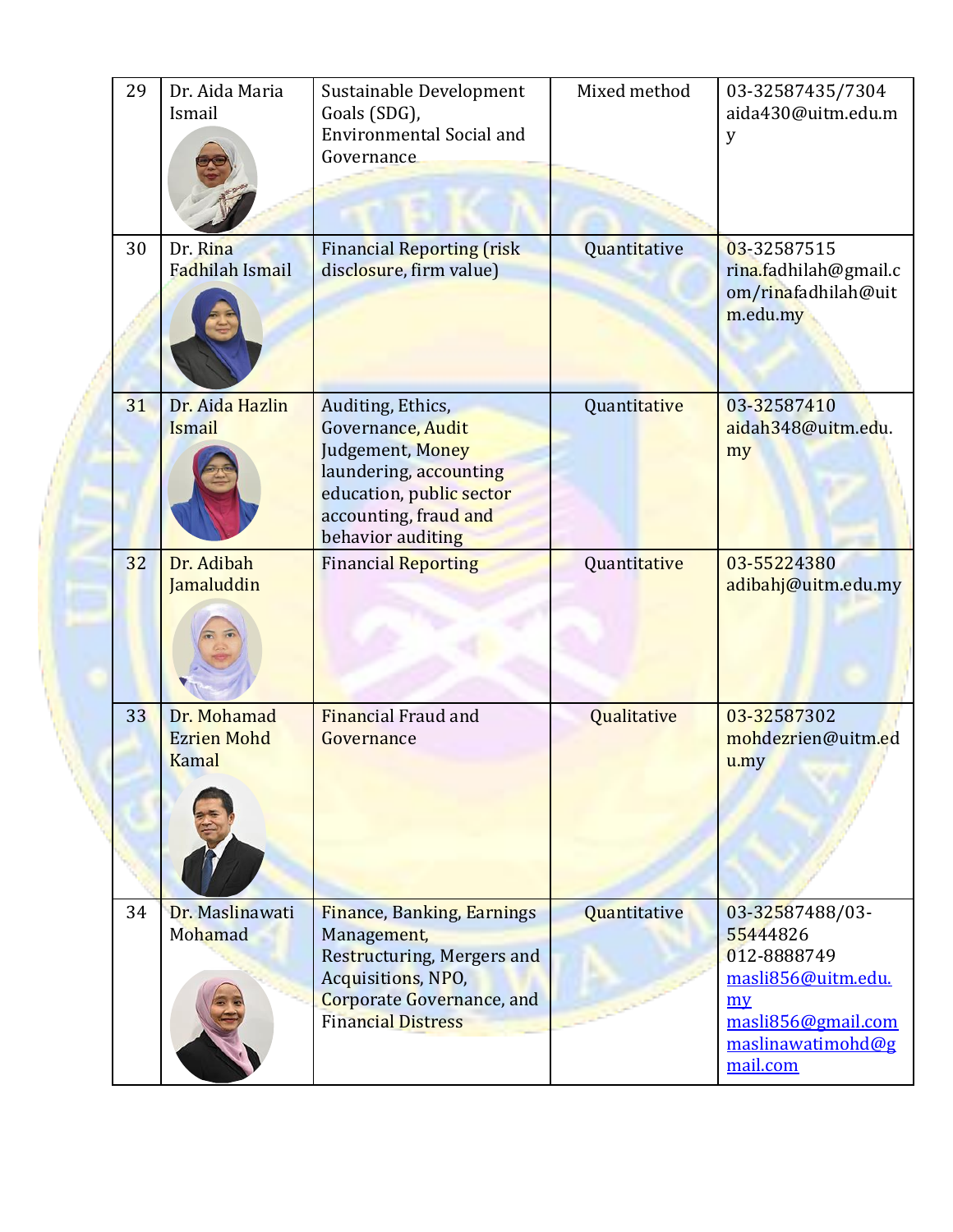| Dr. Seri Ayu<br>Masuri         | Financial Accounting,<br>Earnings Management,<br>Corporate Governance,<br>Sustainability/Integrated<br><b>Reporting, Insurance</b><br>Industry, Government-<br>linked<br>Companies | Quantitative                  | 03-32587493<br>seriayu@uitm.edu.my                      |
|--------------------------------|------------------------------------------------------------------------------------------------------------------------------------------------------------------------------------|-------------------------------|---------------------------------------------------------|
| Dr Intan<br>Waheedah<br>Othman | Financial reporting,<br><b>Corporate Governance,</b><br><b>Financial Restatement,</b><br><b>Financial Distress,</b><br><b>Fraudulent Reporting,</b><br><b>Earnings Management</b>  | Quantitative                  | 03-5544 4976/3258<br>7495<br>waheedah87@uitm.e<br>du.my |
| Dr Shukriah<br>Saad            | <b>Financial Reporting,</b><br>Human Capital Disclosure,<br><b>Accounting Education,</b><br><b>Public Sector, Corporate</b><br>Governance                                          | Quantitative                  | 03-32587425 / 7307<br>shukriah736@uitm.e<br>du.my       |
| Dr. Indarawati<br>Tarmuji      | Environmental<br><b>Management Control</b><br>System                                                                                                                               | Quantitaive &<br>Qualitative  | 03-32587505<br>indrawati@uitm.edu.<br>my                |
| Dr Nurulhuda<br>Abd Rahman     | <b>Islamic Accounting and</b><br>Finance, Audit, Governance                                                                                                                        | Qualitative &<br>Quantitative | 03-32587451<br>nhuda@uitm.edu.my                        |
|                                |                                                                                                                                                                                    |                               |                                                         |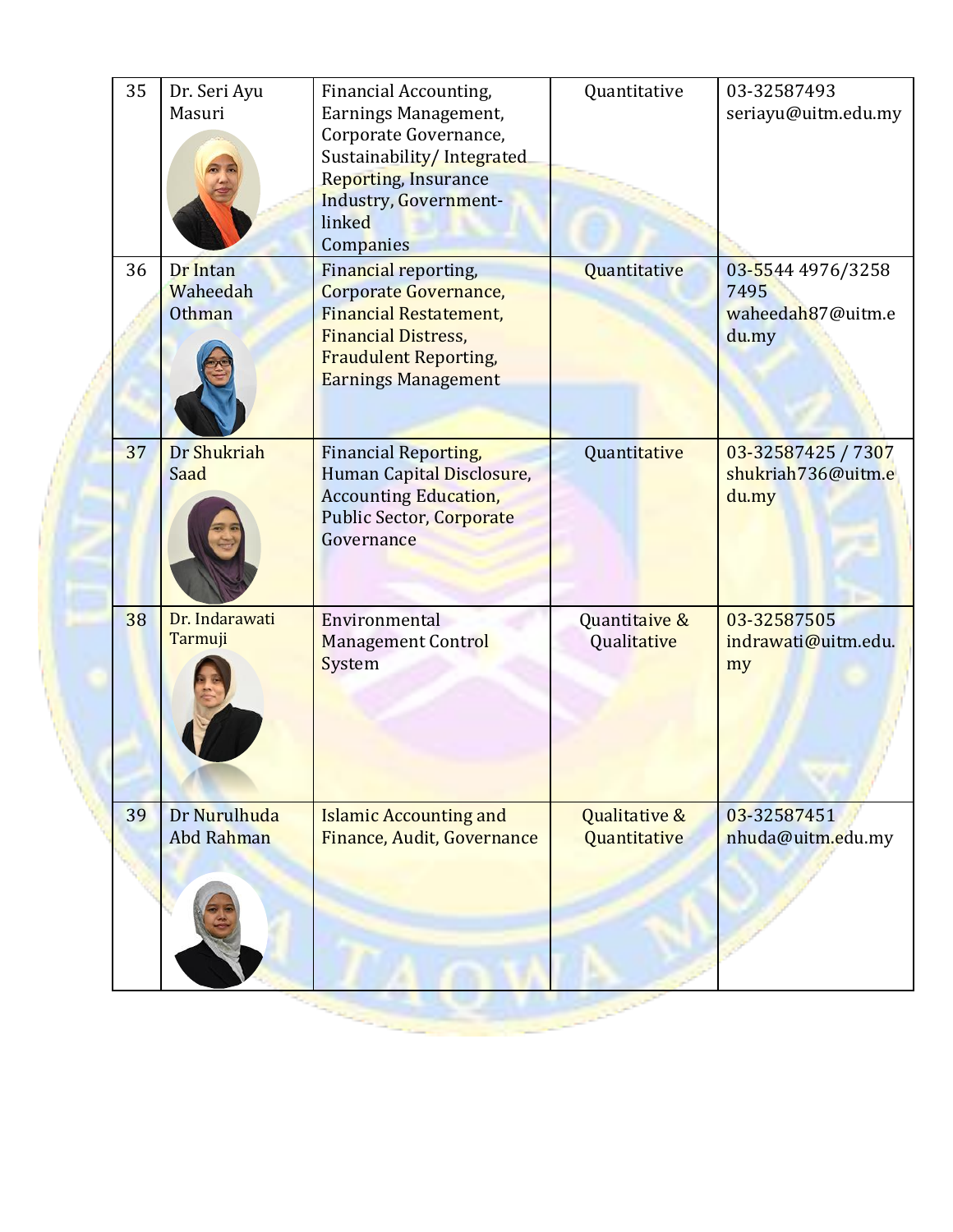| 40 | Dr Nazirah Aziz                                                 | Management Accounting,<br><b>Public Sector Accounting</b>                                 | Quantitative &<br>Qualitative                   | 03-32587498<br>nazirahaziz@uitm.edu.<br>m <sub>V</sub><br>nazirahaziz75@gmail.<br>com |
|----|-----------------------------------------------------------------|-------------------------------------------------------------------------------------------|-------------------------------------------------|---------------------------------------------------------------------------------------|
| 41 | Dr Nurhazrina<br><b>Mat Rahim</b>                               | Corporate Finance -<br><b>Mergers and Acquisitions</b>                                    | Quantitative                                    | 03-32587385<br>hazrina@uitm.edu.my                                                    |
| 42 | Dr. Yusarina Mat<br>Isa                                         | Financial criminology,<br>auditing, risk management,<br>governance, banking<br>operations | Quantitative,<br>Survey,<br>Experimental design | 0122198211,<br>yusarina@uitm.edu.m<br>y                                               |
| 43 | Dr.<br>Kamaruzzaman<br>Muhammad                                 | <b>Audit, Financial Reporting</b><br>& Organisational Change                              | Qualitative                                     | kamaruzzaman@uitm<br>.edu.my                                                          |
| 44 | Dr. Ida Suriya<br>Ismail<br>(Coordinator<br><b>Research PG)</b> | <b>Taxation</b>                                                                           | Quantitative                                    | idasu634@uitm.edu.<br>m <sub>V</sub><br>+60 17-276 8681                               |
| 45 | Associate<br>Professor Dr.<br>Mahpudzah<br>Mohamed              | <b>Financial Reporting</b>                                                                | Qualitative                                     |                                                                                       |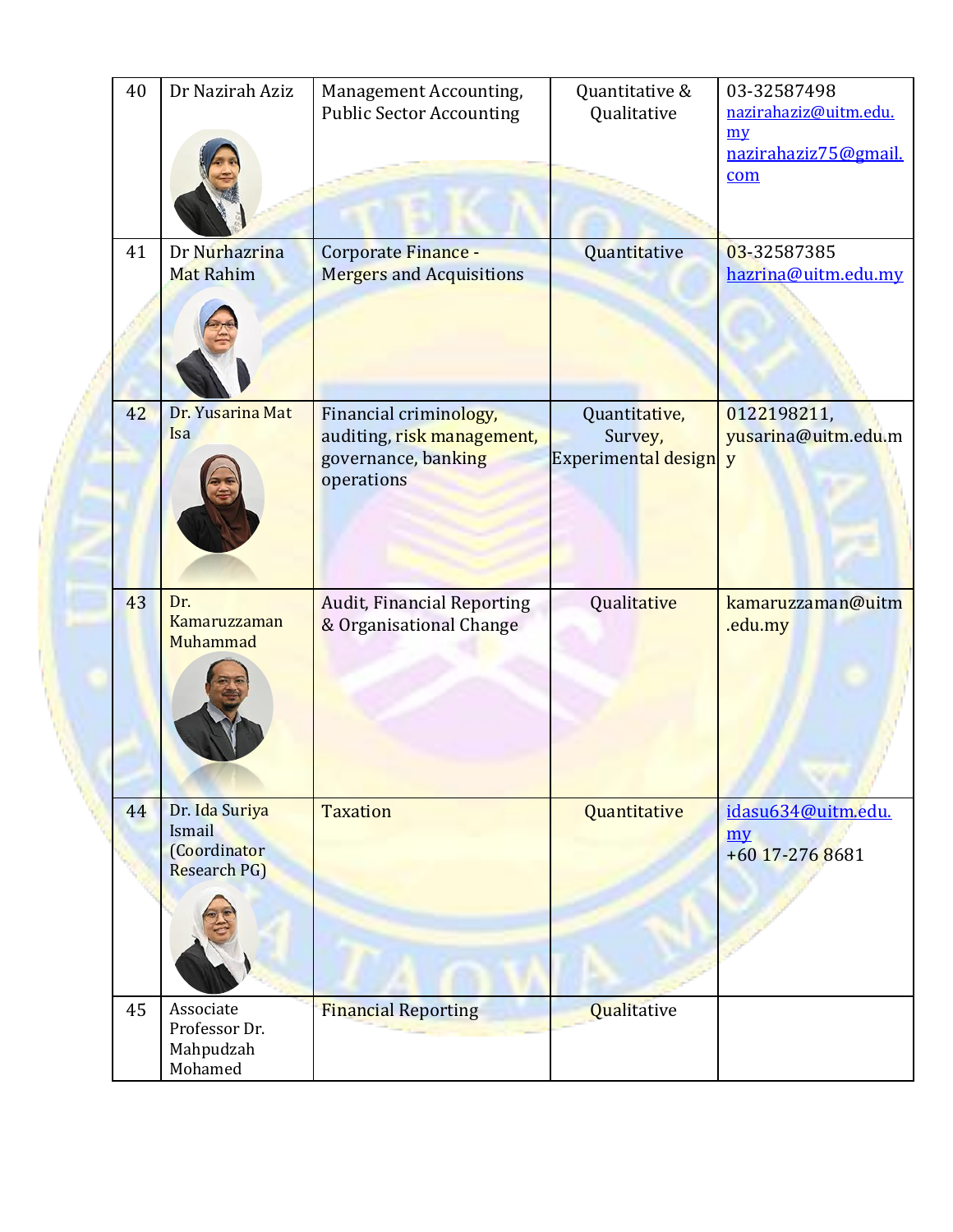| 46 | Dr. Mohamad<br>Shahril Ishak                                                         | <b>Working Capital</b><br><b>Management Policy</b>                                                                                                                                       | Quantitative                            | 0134330449 -<br>shahrilisahak@uitm.e<br>du.my                          |
|----|--------------------------------------------------------------------------------------|------------------------------------------------------------------------------------------------------------------------------------------------------------------------------------------|-----------------------------------------|------------------------------------------------------------------------|
| 47 | Dr. Syeliya Md<br>Zaini                                                              | Sustainability reporting,<br><b>Financial reporting,</b><br><b>Accounting professional</b><br>behaviour, Corporate<br>Governance, Family<br><b>Business, and Strategic</b><br>management | Mixed method, and<br>qualitative method | $017 -$<br>5707705, syeliya@gm<br>ail.com                              |
| 48 | Dr. Norhaslinda<br>Daud                                                              | <b>Accounting Education</b>                                                                                                                                                              | Quantitative                            | 0122792275,<br>norhaslindadaud@uit<br>m.edu.my                         |
| 49 | Dr. Rizwana Md<br>Yusof                                                              | Corporate Governance,<br>Shariah Governance,<br><b>Earnings Management</b>                                                                                                               | Quantitative method                     | 0122175255,<br>rizwana@uitm.edu.m<br>y                                 |
| 50 | Dr Siti<br>Nurhazwani<br>Kamarudin                                                   | CSR, taxation, economics                                                                                                                                                                 | Quantitative study                      | 0193658423<br>hazwanikamarudin@<br>uitm.edu.my                         |
| 51 | Dr. Shazalina<br><b>Mohamed</b><br>Shuhidan<br>(Coordinator<br><b>Coursework PG)</b> | <b>Accounting Information</b><br><b>System, Accounting</b><br>Education                                                                                                                  | Quantitative                            | 0139205392<br>shazalin@uitm.edu.m<br>y                                 |
| 52 | Dr Fazlida Binti<br><b>Mohd Razali</b>                                               | <b>Audit (Internal And</b><br>External Audit), Risk<br>Management, Governance,<br>Financia, Financial<br>Criminology                                                                     | Quantitative/Mixed<br>Method            | 0126520452 and<br>fazlida@uitm.edu.my                                  |
| 53 | Salwa Zolkaflil<br>(Dr.)                                                             | <b>Financial Criminology,</b><br><b>Money Laundering,</b><br><b>Forensic Accounting.</b>                                                                                                 | Qualitative                             | salwazolkaflil@uitm.e<br>du.my                                         |
| 54 | Dr. Nur Syuhada<br>Binti Jasni                                                       | <b>Sustainability Governance,</b><br>Corporate Environmental,<br>Corporate Strategy,<br><b>Management Control and</b><br><b>Information Systems,</b><br>FinTech                          | <b>Mixed methods</b>                    | 03-32587494,<br>nursy168@uitm.edu.<br>my,<br>syuhadauitm@gmail.c<br>om |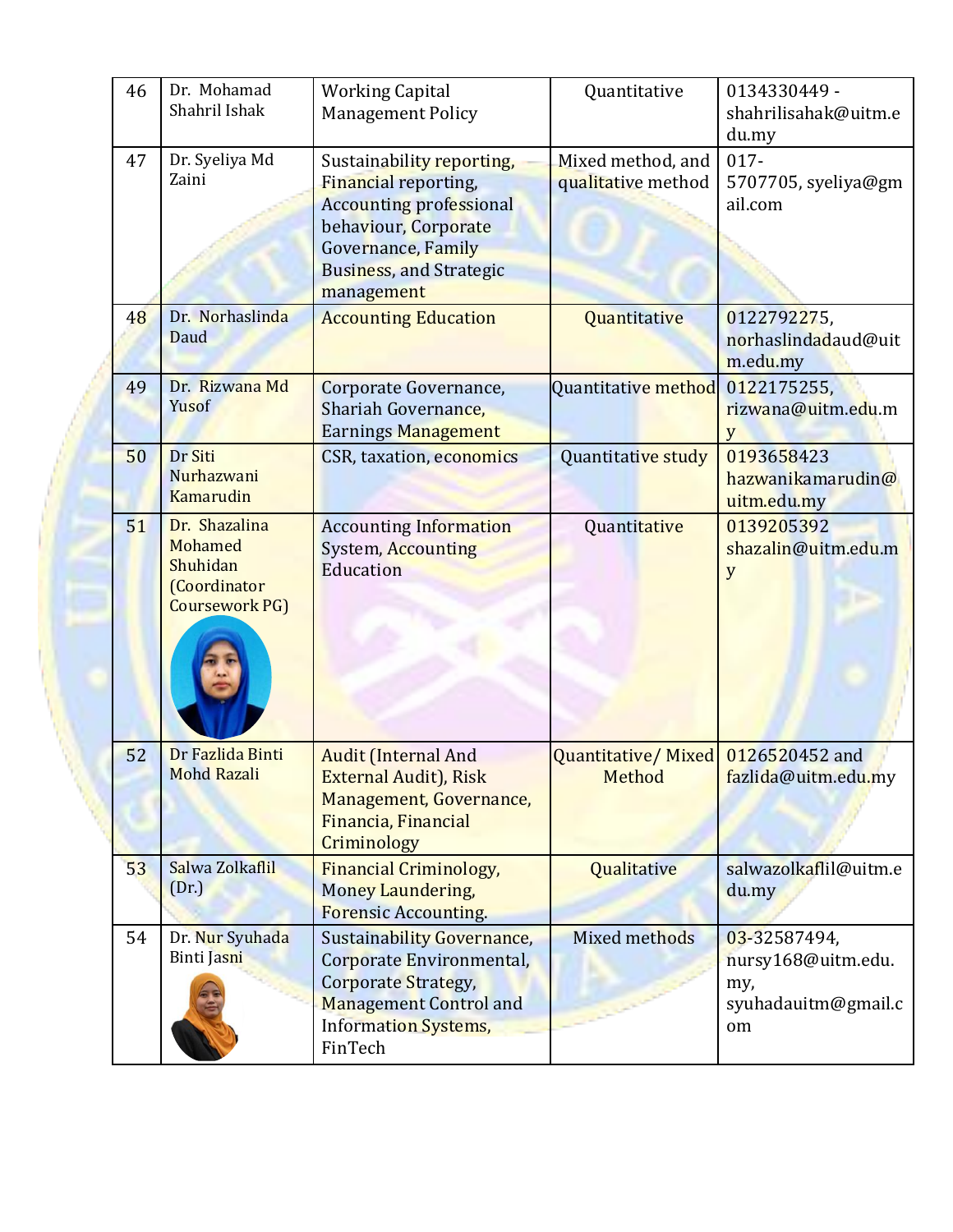|  | 55 | Dr. Yusri Hazrol<br>Yusoff                                                  | Taxation                                                                                                                                                                                                | Mixed Method | 0199842436 /<br>yusrihazrol@uitm.ed<br>u.my                                           |
|--|----|-----------------------------------------------------------------------------|---------------------------------------------------------------------------------------------------------------------------------------------------------------------------------------------------------|--------------|---------------------------------------------------------------------------------------|
|  | 56 | Dr. Mira Susanti<br>Amirrudin                                               | <b>Financial Reporting</b><br><b>Sustainability Reporting</b><br>and Integrated Reporting,<br><b>Content Analysis and</b><br><b>Secondary Data</b>                                                      |              | 03-5544 4988 /<br>0172686880                                                          |
|  | 57 | Prof. Dr.<br><b>Zuraidah Mohd</b><br>Sanusi (FELO<br>ARI)/(Pengarah<br>ILD) | <b>Auditing, Corporate</b><br>Governance, Management<br><b>Accounting, Disclosure</b>                                                                                                                   | Quantitative | 03-55444926/06-<br>7580304<br>zuraidahms@<br>uitm.edu.my/<br>zuraidah@uitm.edu.m<br>y |
|  | 58 | Prof. Dr Jamaliah<br>Said (ARI)                                             | <b>Management Accounting,</b><br><b>Public Sector, Government</b><br>linked companies, integrity                                                                                                        | Quantitative | 03-55444891<br>lia533@yahoo.com/ja<br>maliah533@uitm.edu.<br>my                       |
|  | 59 | Prof. Dr.<br>Roshayani<br><b>Arshad (ARI)</b>                               | <b>Financial Reporting,</b><br>Corporate Governance,<br><b>Corporate Social</b><br>Responsibility, Fraud, Non-<br>profit organizations, Risks<br>reporting, Accrual<br>accounting for public<br>sector. |              | 03-55447910<br>roshayani2004@yaho<br>$0.$ co.uk /<br>rosha559@uitm.edu.<br>my         |
|  | 59 | Associate Prof.<br>Dr. Sharifah                                             | Strategic Management,<br>Governance Risk and                                                                                                                                                            | Qualitative  | 03-55227287/7440                                                                      |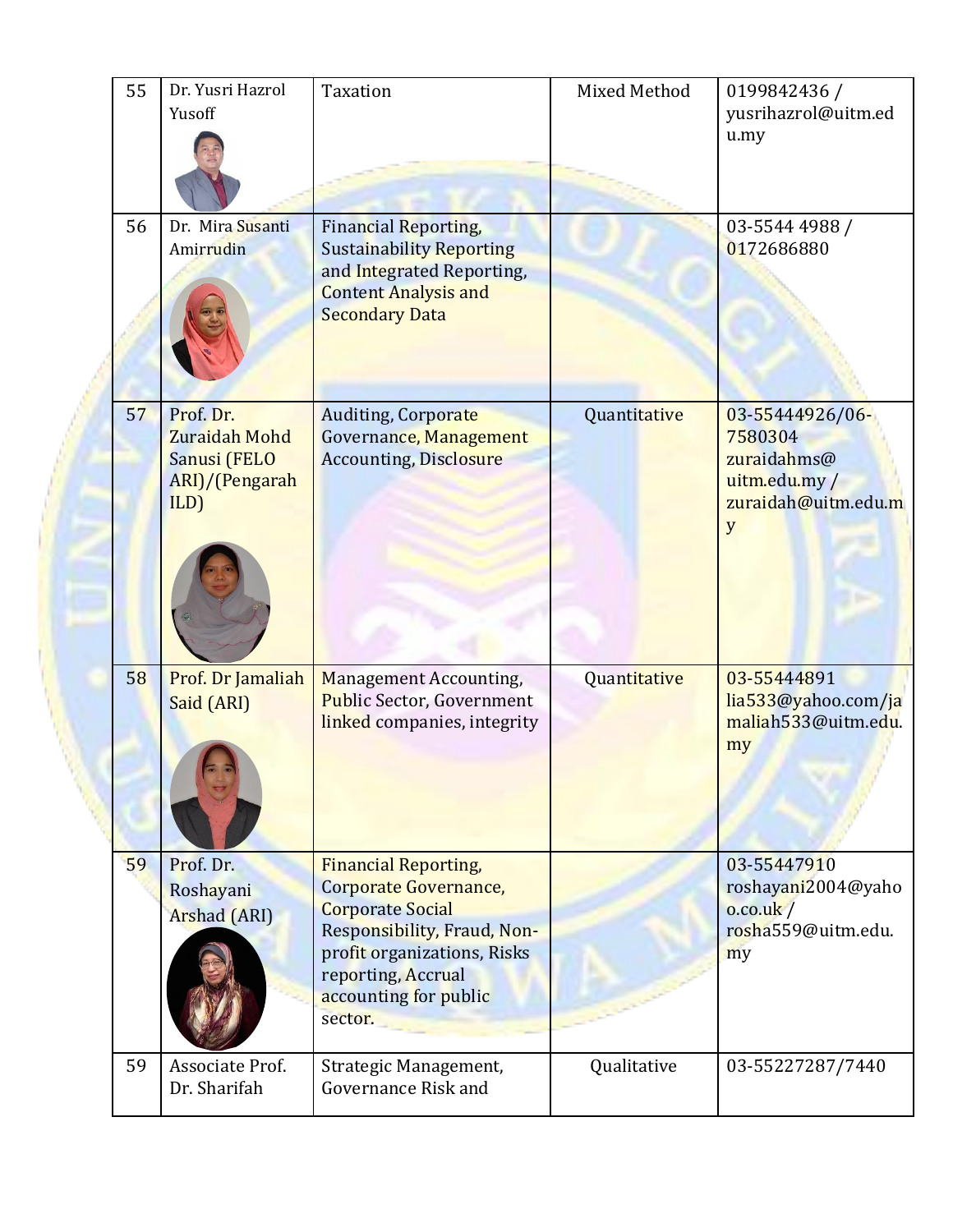|    | Norzehan Syed<br>Yusof (Felo ARI)                             | Ethics, Performance<br>Management and Control,<br><b>Management Accounting</b><br>from Islamic Perspectives                                                        |                               | shari893@uitm.edu.m<br>y                      |
|----|---------------------------------------------------------------|--------------------------------------------------------------------------------------------------------------------------------------------------------------------|-------------------------------|-----------------------------------------------|
| 60 | <b>Associate Prof.</b><br>Dr. Nor Farizal<br>Mohamed<br>(ARI) | <b>Financial Reporting,</b><br><b>Islamic Accounting,</b><br><b>Accounting Education</b>                                                                           | Quantitative                  | $+603 - 55444952$<br>norfa783@uitm.edu.<br>my |
| 61 | Dr. Norazida<br>Mohamed<br>(ARI)                              | <b>Financial Reporting,</b><br><b>Financial Statement Fraud,</b><br><b>Earning Management,</b><br>Internal Control, Corporate<br>Governance, Ethics &<br>Integrity |                               | 03-55444829<br>azida767@uitm.edu.<br>my       |
| 62 | Dr. Farah Aida<br><b>Ahmad Nadzri</b>                         | Islamic Microfinance,<br>Social Enterprise, Risk<br>Management                                                                                                     | Quantitative, Mixed<br>Method | 019-3299184,<br>aidanadzri@uitm.edu.<br>my    |
| 63 | Dr. Intan<br>Salwani<br>Mohamed                               | <b>Accounting Information</b><br><b>System, Management</b><br><b>Accounting, Financial</b><br>Criminology, Islamic<br>Microfinance                                 | Quantitative                  | +603 5544 4912<br>intan838@uitm.edu.<br>my    |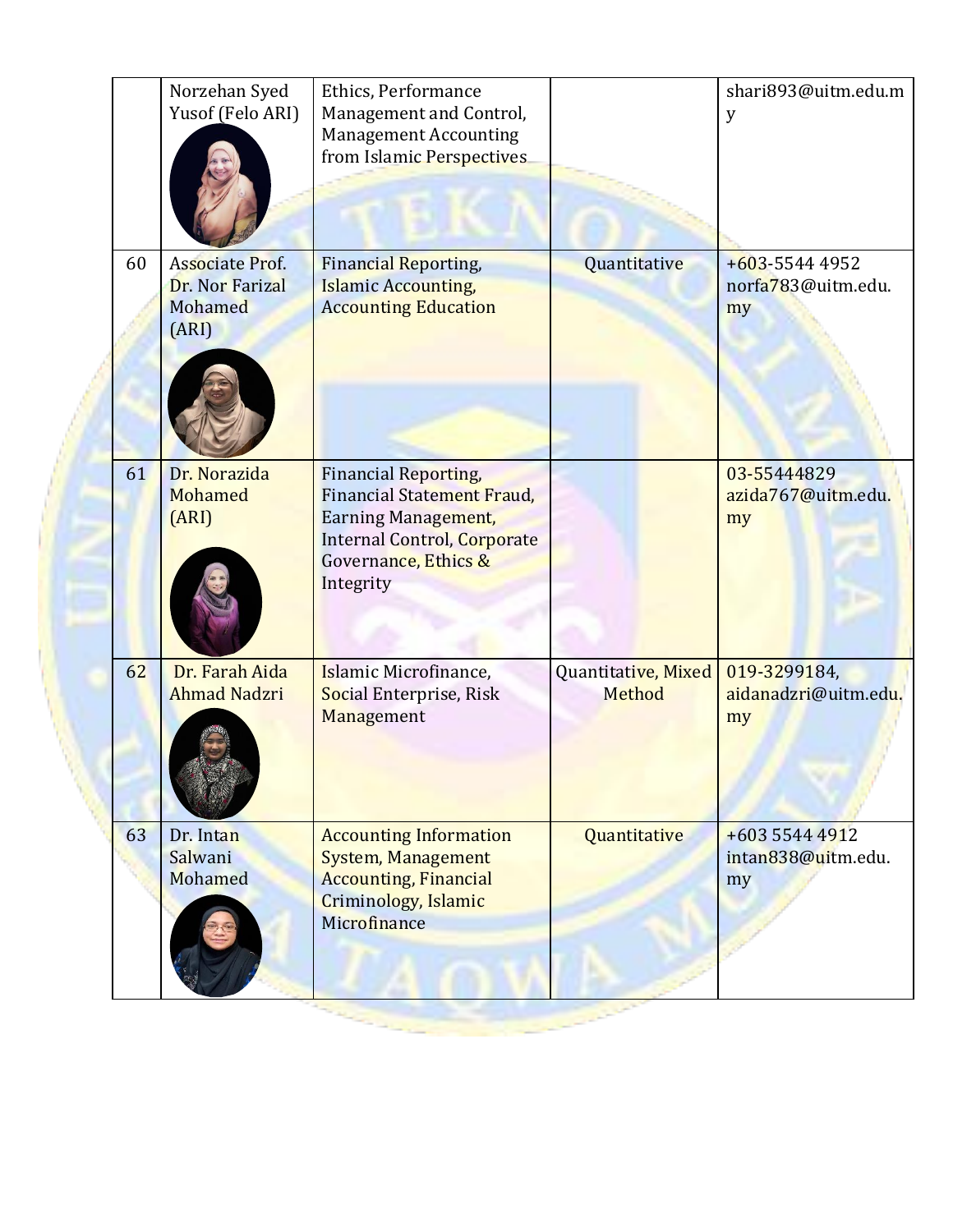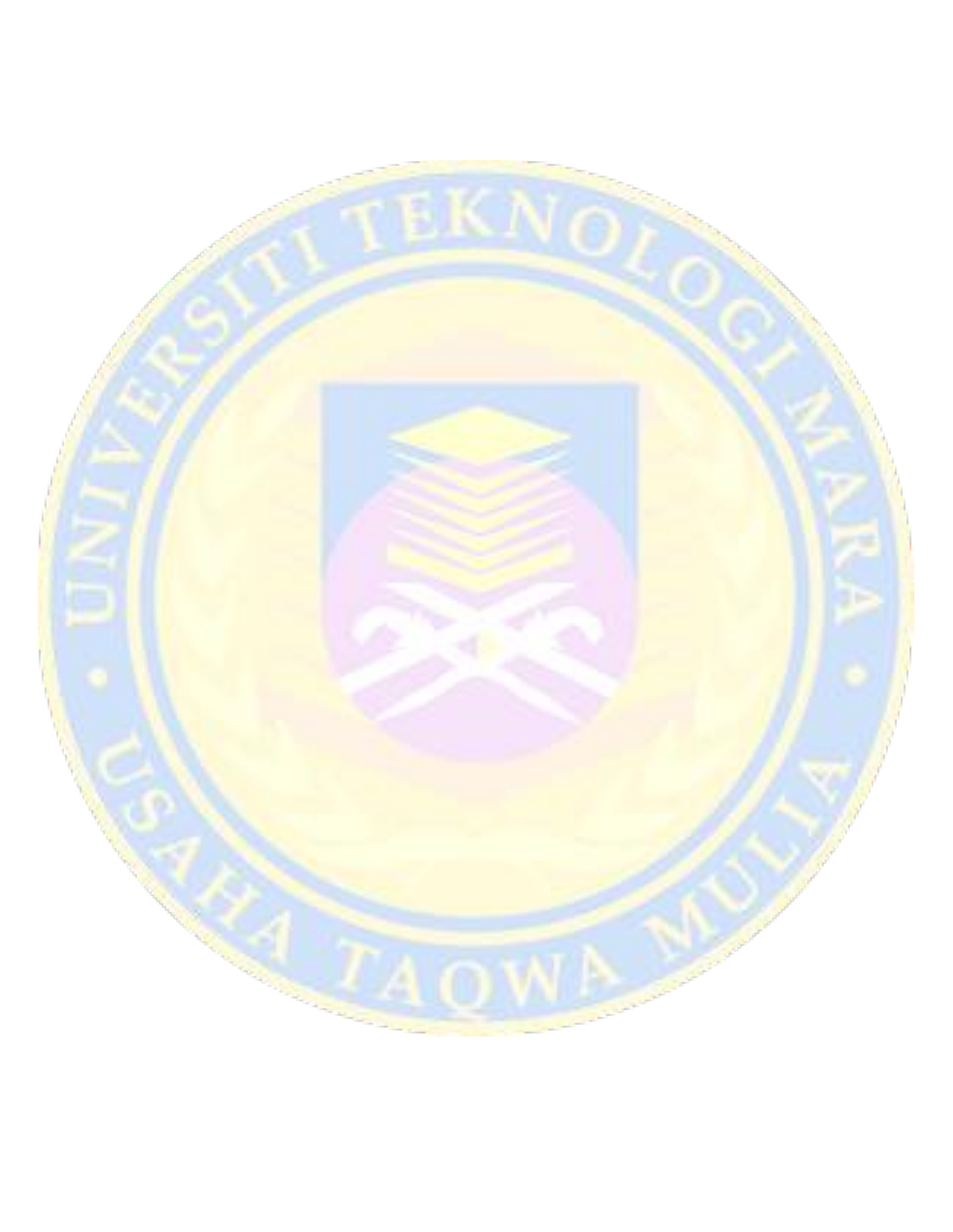|                |                                                               | <b>JOHOR</b>                                                                                                                                                                               |              |                                                             |
|----------------|---------------------------------------------------------------|--------------------------------------------------------------------------------------------------------------------------------------------------------------------------------------------|--------------|-------------------------------------------------------------|
| $\mathbf{1}$   | Associate Prof.<br>Dr. Syahrul<br>Ahmar Ahmad                 | Auditing; Behavioral<br>Studies; Corporate<br>Governance; Ethics;<br>Whistleblowing                                                                                                        | Quantitative | 07-9352302 /<br>0133974638<br>syahrul.ahmar@uitm.<br>edu.my |
| $\overline{2}$ | <b>Associate Prof.</b><br>Dr. Rahimah<br><b>Mohamed Yunos</b> | <b>Financial Reporting,</b><br><b>Corporate Governance,</b><br><b>Accounting Education,</b><br>Ethics,<br><b>Financial Management</b>                                                      | Quantitative | 07-9352461<br>rahim221@uitm.edu.<br>$m$ y                   |
| 3              | <b>Associate Prof.</b><br>Dr. Raja Adzrin<br>Raja Ahmad       | <b>Corporate Social</b><br>Responsibility, Corporate<br>Philanthropy, Green<br><b>Accounting, Corporate</b><br>Governance                                                                  | Quantitative | 07-9352032<br>adzrin75@uitm.edu.<br>m <sub>y</sub>          |
| $\overline{4}$ | <b>Associate Prof.</b><br>Dr. Mohd Halim<br>Kadri             | <b>Financial Reporting</b><br>Corporate Governance,<br>Value Relevance Studies,<br><b>Balanced Scorecard,</b><br><b>Islamic Accounting And</b><br><b>Banking, Accounting</b><br>Education. | Quantitative | 079352094 / 012-<br>7681226<br>mhalim@uitm.edu.my           |
| 5 <sup>1</sup> | <b>Associate Prof.</b><br>Dr. Nor Balkish<br><b>Zakaria</b>   | Capital market studies,<br>earnings response<br>coefficient, Islamic capital<br>market (sukuk ratings and<br>migration), Islamic wealth<br>aspects - faraid                                | Quantitative | 07-9352736<br>balkish@uitm.edu.my                           |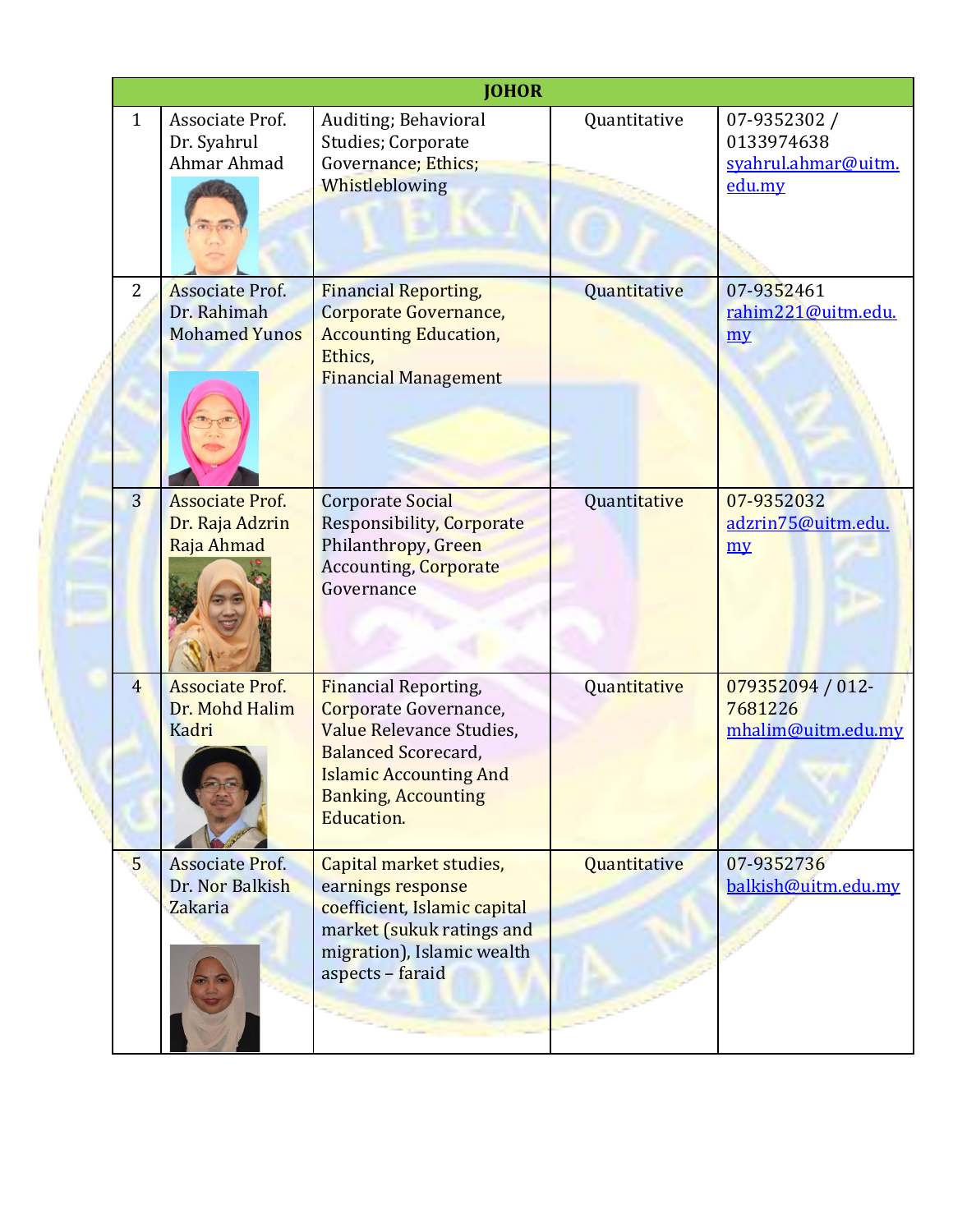| 6                                 | Dr Noraizah Abu<br>Bakar                       | <b>Accounting Information</b><br>System, Implementation of<br>system, e- procurement,<br>designing accounting<br>system, household<br>accounting system,<br>accounting curriculum<br>standard | Qualitative research <br>and mixed method<br>approach | 07-9352754 /<br>0137331971<br>norai738@uitm.edu.<br>m <sub>V</sub> |
|-----------------------------------|------------------------------------------------|-----------------------------------------------------------------------------------------------------------------------------------------------------------------------------------------------|-------------------------------------------------------|--------------------------------------------------------------------|
| 7                                 | <b>Associate Prof.</b><br>Dr. Saunah<br>Zainon | <b>Environmental Accounting</b><br>and Corporate Social<br><b>Reporting</b>                                                                                                                   | Quantitative                                          | 07-9352112<br>Sauna509@uitm.edu.<br>m <sub>y</sub>                 |
| 8                                 | Dr Noor<br>Sufiawati<br><b>Khairani</b>        | <b>Green Supply Chain</b><br>Management, Corporate<br>Environmental<br>Governance, Organisational<br>Governance                                                                               | Qualitative                                           | 07-9352777 /<br>0197719585<br>noors771@uitm.edu.<br>m <sub>y</sub> |
| 9                                 | Dr Siti Masnah<br>Saringat                     | Sustainability Accounting<br><b>And Reporting; Financial</b><br><b>Accounting And Reporting</b>                                                                                               | Quantitative                                          | 019-2115051<br>sitima067@uitm.edu.m<br>y                           |
| 10                                | Dr Rosmawati<br>Haron                          | <b>Financial Criminology</b>                                                                                                                                                                  | Qualitative                                           | rosma741@uitm.edu.m<br>y (0123352339)                              |
| <b>MELAKA (Kampus Alor Gajah)</b> |                                                |                                                                                                                                                                                               |                                                       |                                                                    |
| $\mathbf{1}$                      | Dr Rani Diana<br>Othman                        | <b>Taxation</b>                                                                                                                                                                               | Quantitative                                          | $06 -$<br>2857091/019656565<br>6<br>diana067@uitm.edu.<br>my       |
| $\overline{2}$                    | Dr Sharifah<br>Norhafiza Bt<br>Syed Ibrahim    | <b>Financial accounting and</b><br>reporting, corporate<br>governance, accountability<br>and ethics, strategic<br>management                                                                  | Quantitative                                          | 0193388198,<br>snorhafiza@uitm.edu.m<br>y                          |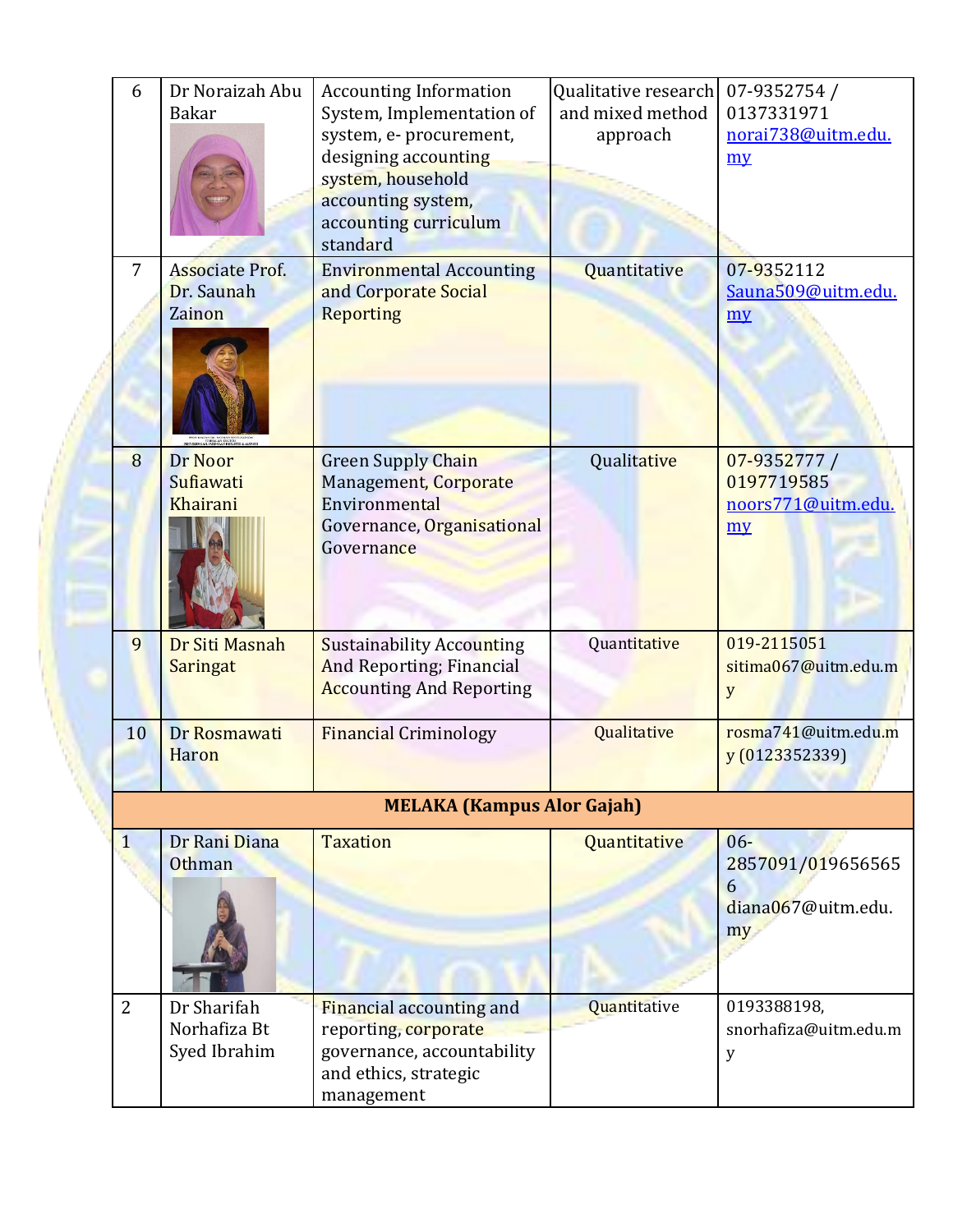| 3              | Dr Hanafiah Bt<br>Hasin                                                               | Management Accounting,<br>Risk Management                                                                                                                          |             | 06-2857091<br>hanafiah@uitm.edu.m<br>y                |
|----------------|---------------------------------------------------------------------------------------|--------------------------------------------------------------------------------------------------------------------------------------------------------------------|-------------|-------------------------------------------------------|
| $\overline{4}$ | Dr Hamidah<br>Bani                                                                    | <b>Islamic Accounting</b>                                                                                                                                          |             | 06-5582146<br>bhamidah@uitm.edu.<br>m <sub>V</sub>    |
| $5\overline{}$ | Dr Vani a/p<br>Tanggamani                                                             | <b>CSR</b> related issues<br>/Sustainability studies<br><b>Ethics &amp; Corporate</b><br><b>Governance / Accounting</b><br>Education                               |             | 065582505<br>vani@uitm.edu.my                         |
| 6              | Dr Azlina Rahim                                                                       | Financial reporting,<br>Corporate social<br>responsibility, Intellectual<br>capital, Corporate<br>governance                                                       |             | 065582150<br>azlina@uitm.edu.my                       |
| 7              | Dr Nor Aishah<br><b>Mohd Ali</b>                                                      | Internal audit, shariah<br>audit, competency                                                                                                                       | Qualitative | 065582146 /<br>0132387410<br>aishah72@uitm.edu.<br>my |
|                |                                                                                       | <b>PERAK (Kampus Tapah)</b>                                                                                                                                        |             |                                                       |
| $\overline{1}$ | Dr Mohd Shatari<br><b>Abd Ghafar</b>                                                  | <b>Financial Reporting, Non-</b><br>profit Oraganization &<br><b>Green Accounting</b>                                                                              |             | 05-4067448<br>mshatari@uitm.edu.m<br>y                |
| $\overline{2}$ | <b>Associate Prof.</b><br>Dr. Rahayu<br><b>Abdul Rahman</b><br>(Attached with<br>ARI) | <b>Earning Quality, Financial</b><br><b>Reporting and Islamic</b><br><b>Accounting, Islamic capital</b><br>market, ownership<br>structure, corporate<br>governance |             | 05-4067460<br>rahay916@uitm.edu.<br>my                |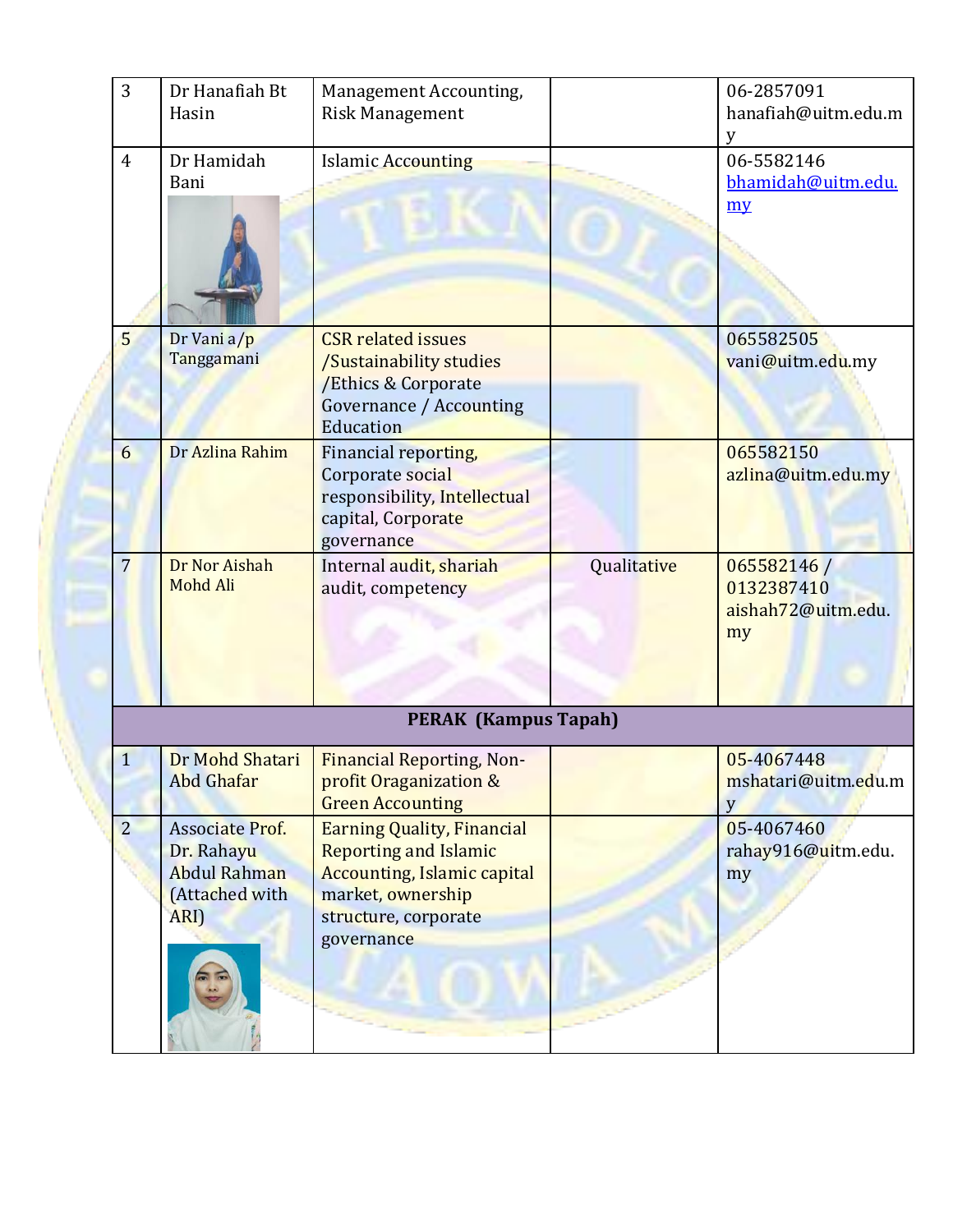| 3              | Dr Wan Razazila<br>Wan Abdullah                    | Earning Quality, Financial<br>Reporting and Islamic<br>Accounting                                                                                       |              | 05-4067447/012<br>5220875<br>wanrazz@uitm.edu.m<br>y   |
|----------------|----------------------------------------------------|---------------------------------------------------------------------------------------------------------------------------------------------------------|--------------|--------------------------------------------------------|
| $\overline{4}$ | Dr Mahanum<br>Sulaiman                             | <b>Fraudulent Financial</b><br><b>Reporting, Internal Control,</b><br><b>Corporate Governance and</b><br><b>Financial Reporting,</b><br><b>Auditing</b> |              | 05-4067486/012<br>5075405<br>huanum487@uitm.ed<br>u.my |
| 5              | Dr Nooriha<br>Mansor                               | Earnings Management,<br>Governance                                                                                                                      |              | 05-4067033/7117<br>noori882@uitm.edu.<br>my            |
| 6              | Dr Ahmad Saiful<br><b>Azlin bin Putih</b><br>Salin | Corporate governance,<br>audit, ethic, information<br>disclosure, fraud                                                                                 |              | 05-4067453<br>ahmad577@uitm.edu.<br>my                 |
| 7              | Dr. Masetah Bt<br><b>Ahmad Tarmizi</b>             | <b>Money Laundering,</b><br><b>Financial Criminology,</b><br>Fraud, Financial Reporting,<br>Audit                                                       | Mixed Method | maset810@uitm.edu.<br>my / 014-2563391                 |
| 8.             | Dr. Naimah<br>Ahmad Yahya                          |                                                                                                                                                         |              |                                                        |
| 9.             | Dr. Nor Bahiyah<br>Binti Omar                      |                                                                                                                                                         |              |                                                        |
| 10.            | Dr. Mohd Taufik<br>Mohd Suffian                    |                                                                                                                                                         |              |                                                        |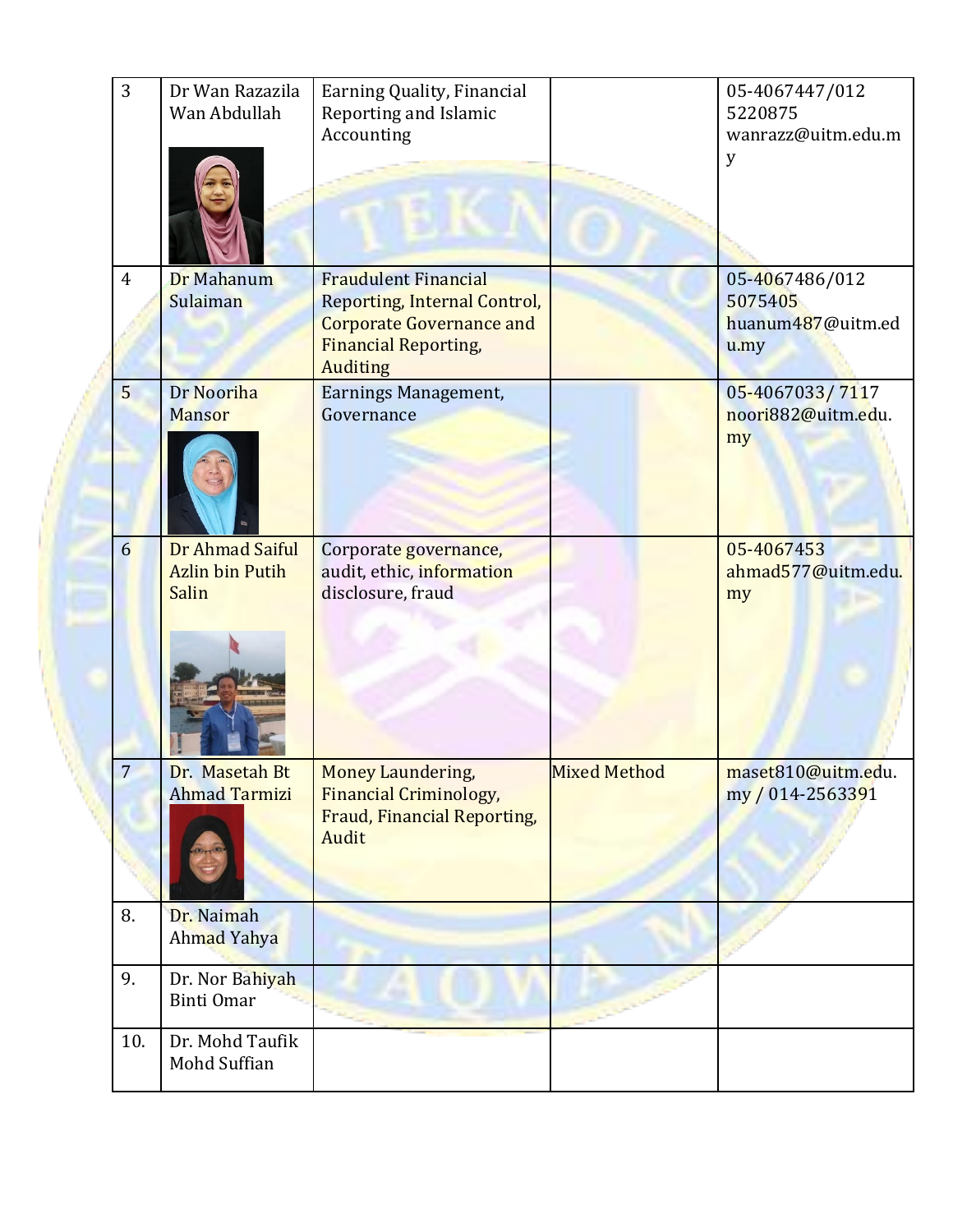|                |                                                               | <b>KEDAH</b>                                                                                                                                                                                                      |              |                                                                                                           |
|----------------|---------------------------------------------------------------|-------------------------------------------------------------------------------------------------------------------------------------------------------------------------------------------------------------------|--------------|-----------------------------------------------------------------------------------------------------------|
| $\mathbf{1}$   | Prof. Dr.<br>Roshima Said                                     | Corporate and Financial<br>Reporting, Corporate Social<br><b>Reporting or Sustainability</b><br><b>Reporting, Sustainable</b><br>Development, Corporate<br>Governance, Ethics and<br><b>Financial Criminology</b> |              | 04-4562090 / 04-<br>4562560 / 013-<br>4462446<br>roshima712@uitm.ed<br>u.my<br>roshima_said@yahoo.<br>com |
| $\overline{2}$ | <b>Associate Prof.</b><br>Dr. Wan Adibah<br><b>Wan Ismail</b> | <b>Accounting Standards,</b><br><b>Governance, Accounting</b><br>Quality,<br><b>Ownership Structure</b>                                                                                                           |              | 04-4562153<br>wadibah@uitm.edu.m<br>V                                                                     |
| 3              | Dr Marzlin<br><b>Marzuki</b>                                  | <b>Accounting Education,</b><br><b>Accounting Ethics, Fraud,</b><br><b>Risk Management</b>                                                                                                                        |              | 04-4562169<br>marzlinm@uitm.edu.<br>my                                                                    |
| $\overline{4}$ | Dr Intan Marzita<br>Saidon                                    | <b>Ethical Issues in</b><br>Organizations,<br><b>Management Accounting,</b><br><b>Strategic Management,</b><br><b>Supply Chain Management,</b><br><b>Behavioural Auditing</b><br>Research                         | Quantitative | 019-4760940.<br>i.marzita@uitm.edu.my                                                                     |
| 5              | Dr Nadzri Abdul<br>Ghani                                      | Corporate Governance,<br>Ethics, Organizational<br><b>Behavior and</b><br><b>Company/Corporate Law</b>                                                                                                            |              | 04-4562126<br>nadzri.abghani@uitm.<br>edu.my                                                              |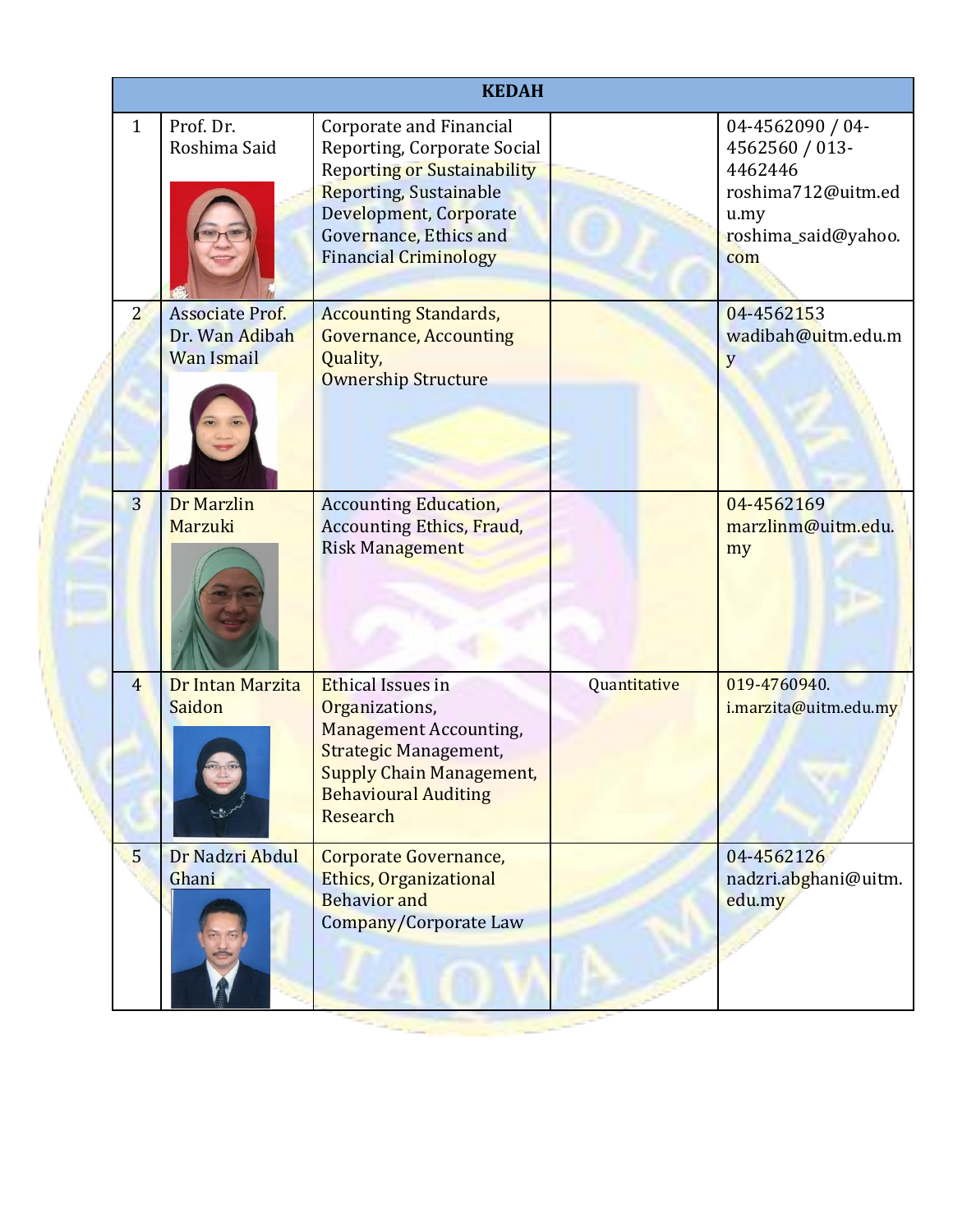| 6              | Dr Nor Azrina<br><b>Mohd Yusof</b>               | Tax Noncompliance; Tax<br><b>Evasion; Tax Education</b>                                                                                                                       | Quantitative Method                  | 012-5386879&<br>yina1437@uitm.edu.<br>my      |
|----------------|--------------------------------------------------|-------------------------------------------------------------------------------------------------------------------------------------------------------------------------------|--------------------------------------|-----------------------------------------------|
| $\overline{7}$ | Dr Wan Nailah<br>Abdullah                        | <b>Corporate Crime, Financial</b><br>Crime, Corporate<br>Governance, Human<br><b>Governance, Ethics</b>                                                                       |                                      | 04 456 2441<br>wnailah@uitm.edu.m<br>y        |
| 8              | Dr Muslimah<br>Mohd Jamil                        | Islamic finance, zakat<br>accounting, Islamic financial<br>institutions                                                                                                       | Quantitative                         | 0193655332<br>muslimahmj@uitm.edu.<br>my      |
| 9              | Dr. Muhammad<br>Hariz Hamid                      | Whistleblowing, Internal<br>Reporting, Dissent, Silence,<br>Voice, Fraud, Corruption,<br><b>Internal Audit, Internal</b><br>Control, Corporate<br>Governance                  | Quantitative,<br><b>Experimental</b> | 0125517589<br>harizhamid@uitm.edu.<br>my      |
|                |                                                  | <b>PERLIS</b>                                                                                                                                                                 |                                      |                                               |
| $\mathbf{1}$   | Dr. Normah<br>Ahmad                              | Financial Disclosure (Risk<br>Information)                                                                                                                                    |                                      | 04-988 2520 / 2783<br>a.ahmad@uitm.edu.m<br>y |
|                |                                                  | <b>KELANTAN</b>                                                                                                                                                               |                                      |                                               |
| $\mathbf{1}$   | <b>Associate Prof.</b><br>Dr. Maheran<br>Zakaria | <b>Zakat Distribution, Fraud</b><br>Diamond,<br>Tax Evation, Auditor's<br>Ethical Judgment,<br><b>Corporate Governance And</b><br><b>Auditor Choice, Audit</b><br>Report Lag, | Quantitative                         | 09-9762246<br>Maher835@uitm.edu.<br>my        |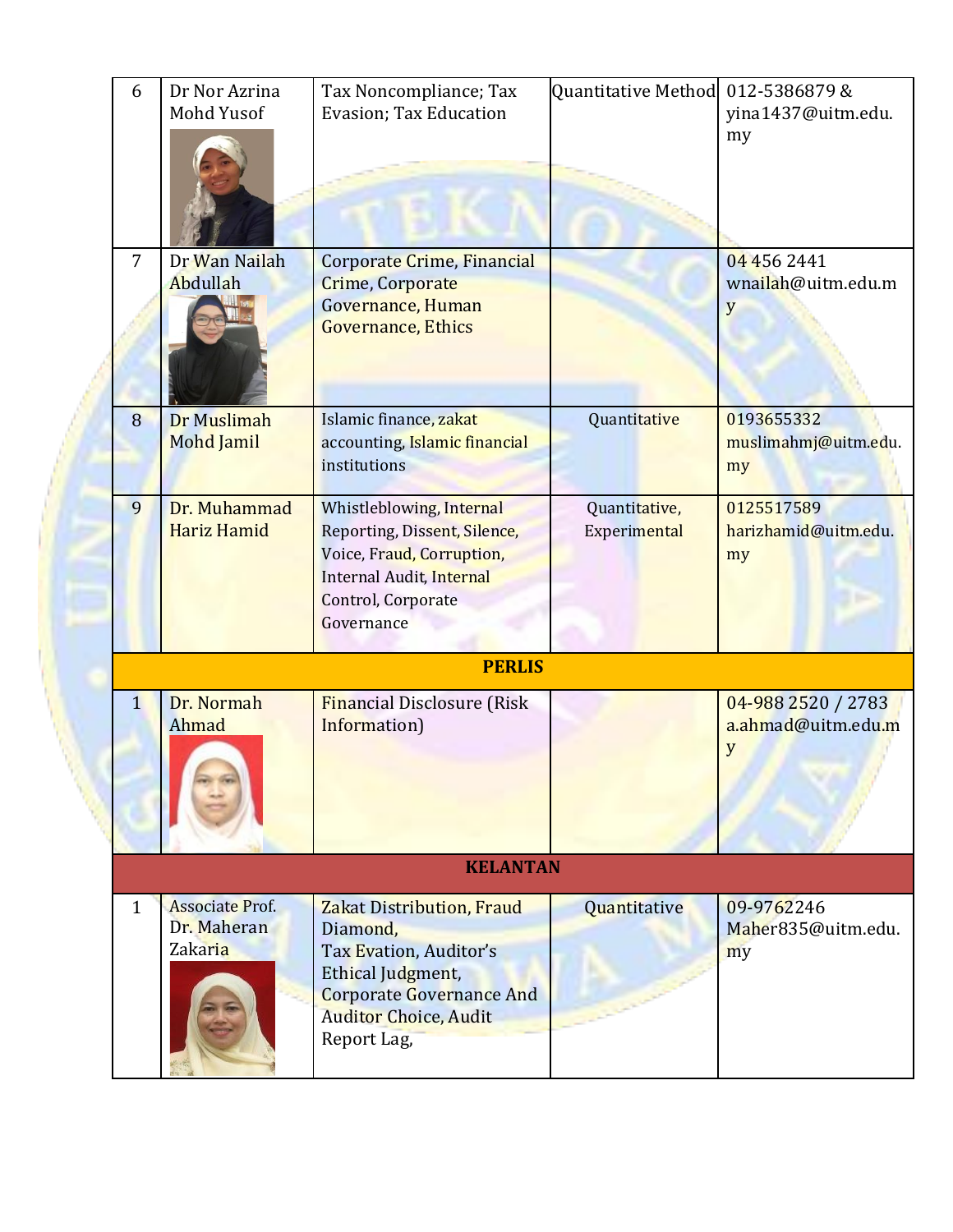| $\overline{2}$ | Dr Siti Haliza<br>Asat                            | Risk Management,<br>Financial Reporting,<br>Quality Management,<br>Governance, Performance<br>Management                                                                                                                                                                                 | Quantitative | 09-9762246<br>haliza710@uitm.edu.<br>my |
|----------------|---------------------------------------------------|------------------------------------------------------------------------------------------------------------------------------------------------------------------------------------------------------------------------------------------------------------------------------------------|--------------|-----------------------------------------|
| 3              | Dr Noor Marini<br>Abdullah                        | <b>Real And Accrual-Based</b><br><b>Earnings Management,</b><br><b>Fraudulent Financial</b><br><b>Reporting, Related Party</b><br><b>Transactions, Audit</b><br><b>Investigation &amp; Corporate</b><br><b>Governance, Family Firms,</b><br><b>Executive Pay, Financial</b><br>Distress, | Quantitative | 09-9762000<br>marini535@uitm.edu.<br>my |
| $\overline{4}$ | Dr Ruslaina<br>Yusof                              | <b>Financial Reporting,</b><br><b>Sustainability Reporting,</b><br><b>Sustainability Practices,</b><br>Organizational Change,                                                                                                                                                            | Qualitative  | 09-9762242<br>ruslaina@uitm.edu.m<br>y  |
| 5              | Prof Madya Dr<br>Marziana Madah<br><b>Marzuki</b> | <b>Financial Reporting,</b><br>Corporate Governance,<br><b>Islamic Accounting,</b>                                                                                                                                                                                                       | Quantitative | marziana@uitm.edu.<br>my                |
| 6              | Dr. Nik Zam Nik<br>Wan                            | <b>Environmental Reporting</b><br>In SME <sub>s</sub> ,<br><b>Sustainability Reporting,</b><br><b>Financial Reporting,</b>                                                                                                                                                               | Qualitative  | 09-9762220<br>nikzam@uitm.edu.my        |
| 7              | Dr Amri<br>Mohamad                                | <b>Accounting Information</b><br>System,<br>Firm Performance, Islamic<br>Accounting,                                                                                                                                                                                                     | Quantitative | amri093@uitm.edu.m<br>y                 |
| 8              | Dr. Yusri<br>Huzaimi Mat<br>Jusoh                 | <b>Financial Reporting, Public</b><br><b>Sector Accounting,</b><br>Corporate Financial<br>Management, Taxation,                                                                                                                                                                          | Quantitative | 09-9762570<br>yusri367@uitm.edu.<br>my  |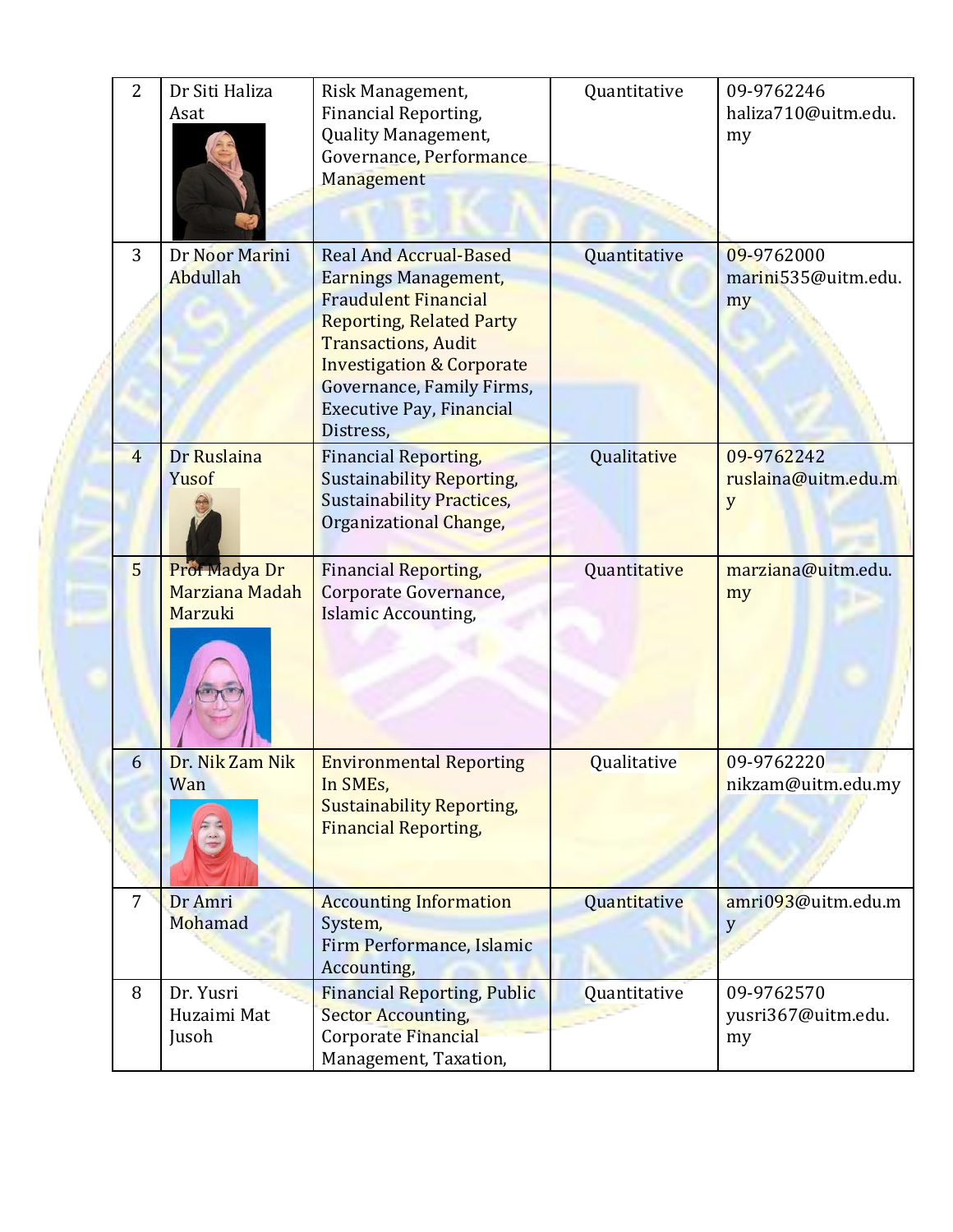| 9              | Dr Wan Zurina<br>Nik Abdul Majid         | Financial Reporting, Audit<br>And Non-Audit Services,<br>Corporate Governance,                                                                                | Quantitative                                     | 013-3215032<br>wzurina@uitm.edu.m<br>y     |  |
|----------------|------------------------------------------|---------------------------------------------------------------------------------------------------------------------------------------------------------------|--------------------------------------------------|--------------------------------------------|--|
| 10             | Dr. Nor Hayati<br>Samba Binti<br>Mohamed | <b>Management Control</b><br><b>System, Social Capital,</b><br>Entrepreneurship,<br><b>Strategic Management</b>                                               |                                                  | 0199836869<br>yatisamba@uitm.edu.<br>my    |  |
|                |                                          | <b>TERENGGANU</b>                                                                                                                                             |                                                  |                                            |  |
| $\mathbf{1}$   | Dr Wan Mohd<br>Nazif Wan Mohd<br>Nori    | <b>Accounting Information</b><br><b>System, Auditing</b>                                                                                                      | Quantitative                                     | 0199173234<br>wanmnazif@uitm.edu.<br>my    |  |
| $\overline{2}$ | Dr Najihah<br>Marha Yaacob               | Audit investigation &<br>Corporate Governance,<br><b>Financial Accounting &amp;</b><br><b>Reporting, Audit Market,</b><br>Panel Data Analysis.                |                                                  | 09-8403885<br>najihahm@uitm.edu.<br>my     |  |
| 3              | Dr Norazamina<br>Mohamed                 | <b>Corporate Governance and</b><br>Ethics, Financial Reporting,<br><b>Social Responsibility</b><br>Accounting                                                 | Mixed method,<br>Qualitative and<br>Quantitative | 013 9191948.<br>norazami@uitm.edu.my       |  |
| $\overline{4}$ | Dr Roziani Ali                           | <b>Financial Reporting,</b><br><b>Corporate Governance</b>                                                                                                    |                                                  | 09-8403812<br>roziani@uitm.edu.my          |  |
| 5 <sup>5</sup> | Dr Noor Liza<br>Adnan                    | "Management Accounting<br><b>Ethics</b><br><b>Organizational Behaviour</b><br><b>Performance Measurement</b><br><b>System</b><br><b>Accounting Education"</b> | Quantitative                                     | noorliza@uitm.edu.my<br>/019-9939298       |  |
| 6              | Dr Yunita Awang                          | Accounting education,<br><b>Business ethics, Financial</b><br>criminology, Financial<br>reporting, Islamic accounting                                         | Mixed method,<br>Qualitative and<br>Quantitative | 0196920857<br>email:<br>yunita@uitm.edu.my |  |
|                | <b>PAHANG</b> (Jengka)                   |                                                                                                                                                               |                                                  |                                            |  |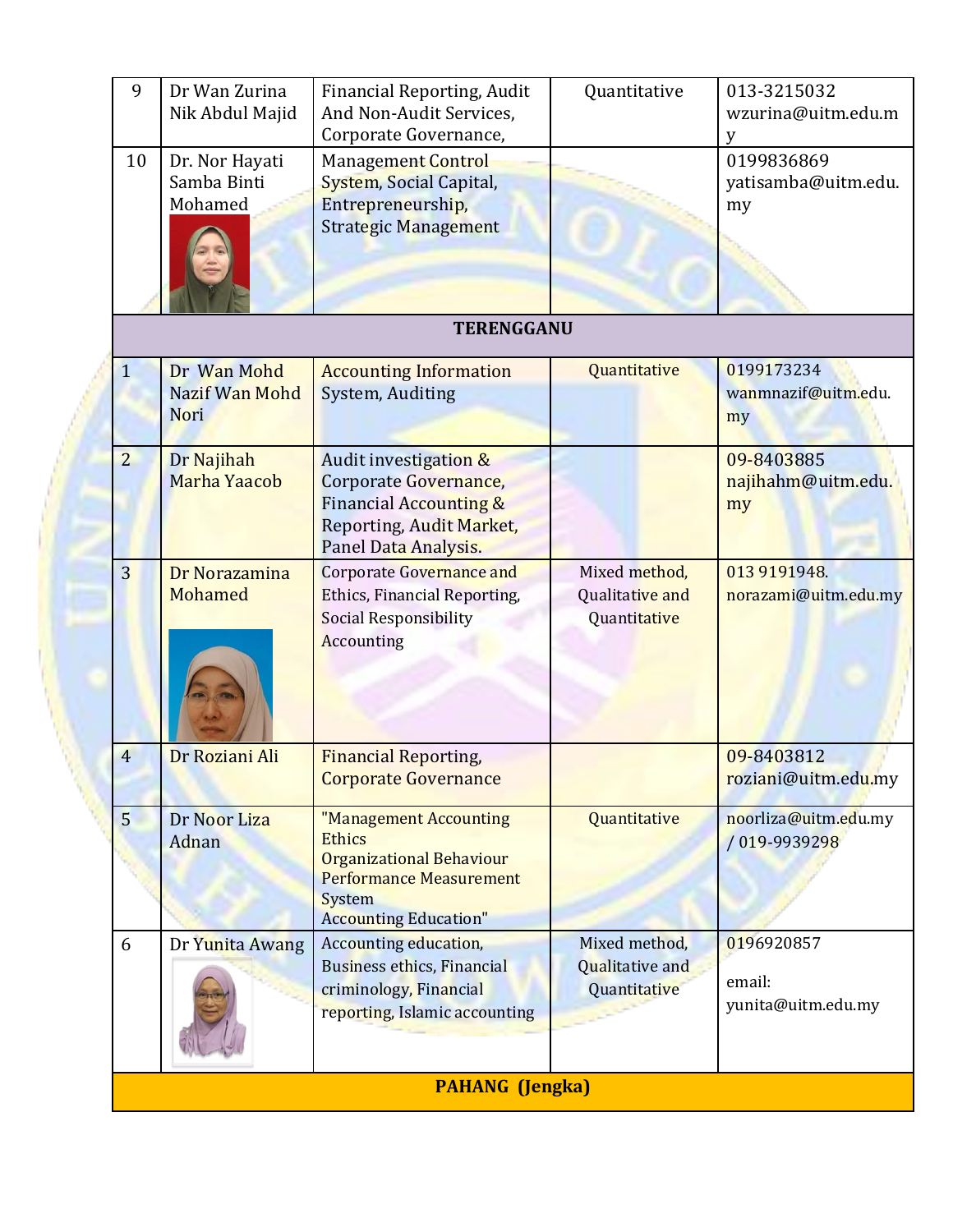| 1. | Dr. Mohamad<br>Azmi Nias<br>Ahmad     | Accounting<br>Information Systems,<br>Accounting Education,<br>Gamification                                                                                                                                                        | PLS-SEM                            | 019-2364466/012-<br>7446657<br>azminias@gmail.com                |
|----|---------------------------------------|------------------------------------------------------------------------------------------------------------------------------------------------------------------------------------------------------------------------------------|------------------------------------|------------------------------------------------------------------|
|    |                                       | <b>SARAWAK</b>                                                                                                                                                                                                                     |                                    |                                                                  |
| 1. | Prof. Dr. Corina<br>Joseph            | <b>Public Sector Accounting</b><br>and Governance, Corporate<br><b>Social Responsibility and</b><br><b>Sustainability Reporting,</b><br>Website Disclosure,<br><b>Intellectual Capital</b><br>Reporting, Environmental<br>Literacy | <b>Mixed Method</b>                | 082-677500<br>corina_uitm@yahoo.c<br>om.au<br>corina@uitm.edu.my |
| 2. | Dr Susan Hydra<br>Sikayu              |                                                                                                                                                                                                                                    |                                    | 082-677605<br>susanhs@uitm.edu.m<br>$\mathbf y$                  |
| 3. | Dr Tamoi Janggu                       | Risk Management,<br><b>Corporate Social</b><br>Responsibility, Disclosure                                                                                                                                                          | Quantitative                       | 019-8882851<br>(Tamoi@Uitm.Edu.My)                               |
|    |                                       | <b>NEGERI SEMBILAN</b>                                                                                                                                                                                                             |                                    |                                                                  |
|    | Dr Eley Suzana<br>1.<br><b>Kassim</b> | <b>Management Accounting,</b><br><b>Supply Chain Management,</b><br><b>Sustainability, Accounting</b><br><b>Education</b>                                                                                                          | <b>Qualitative (Case</b><br>Study) | +606-634 2508<br>ekasim@uitm.edu.my                              |
|    |                                       |                                                                                                                                                                                                                                    |                                    |                                                                  |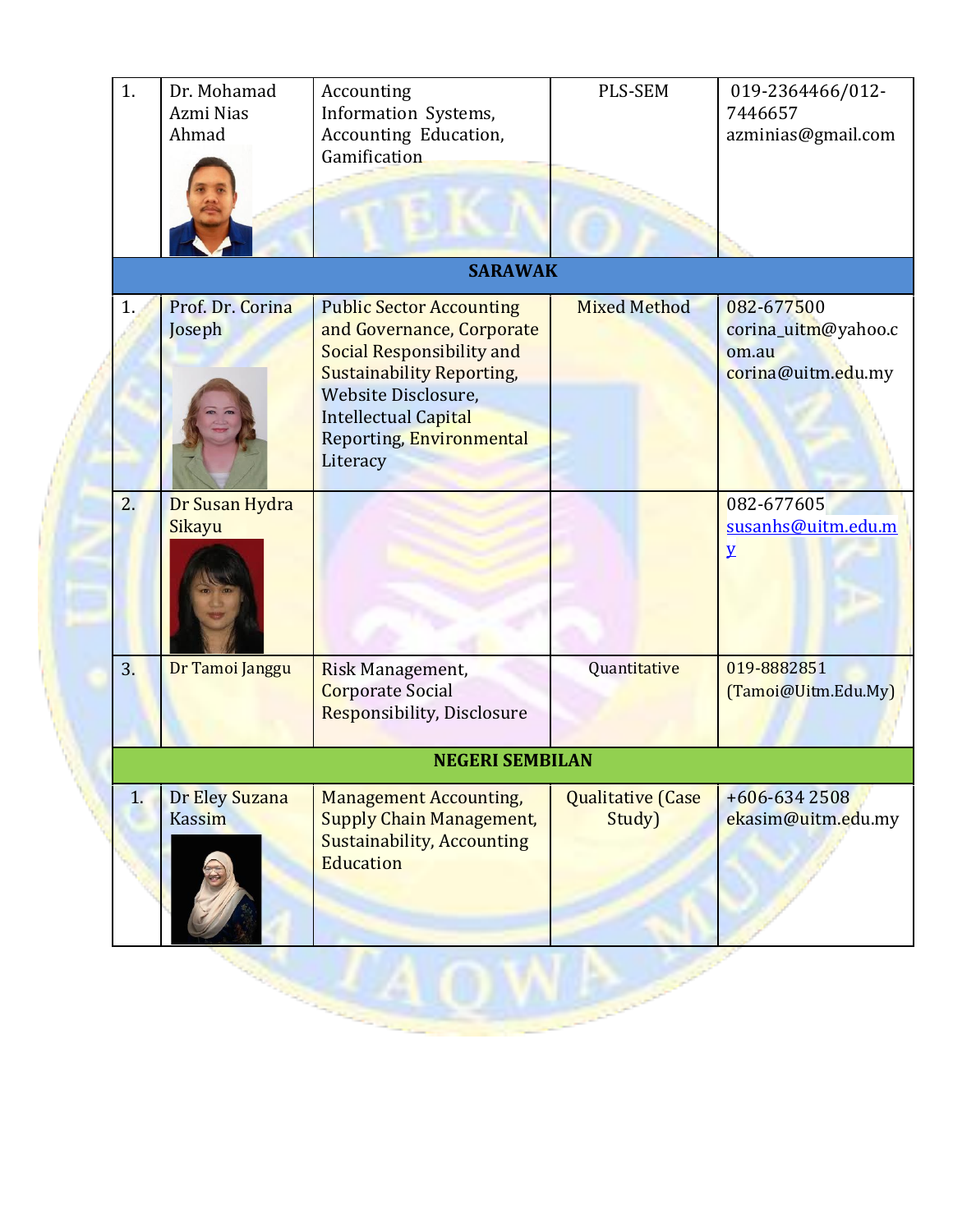| 2.             | Dr Raziah Bi<br>Mohamed<br>Sadique | Corporate fraud, Earnings<br>Management, corporate<br>governance, governance<br>and culture                                                                                                         | Quantitative                  | 06-6342040<br>razia350@uitm.edu.m<br>y     |
|----------------|------------------------------------|-----------------------------------------------------------------------------------------------------------------------------------------------------------------------------------------------------|-------------------------------|--------------------------------------------|
|                |                                    |                                                                                                                                                                                                     |                               |                                            |
| 3.             | Dr Norlaila Md<br>Zain             | <b>Management Accounting,</b><br>Performance<br><b>Measurement, Taxation</b>                                                                                                                        | Qualitative                   | $06 - 6342509$<br>norlaila@uitm.edu.my     |
| 4.             | Dr Dalila Daud                     | <b>Waqf Accounting,</b><br><b>Reporting &amp; Governance,</b><br><b>Islamic Accounting,</b><br>Reporting & Governance,<br><b>Income Distribution, Social</b><br>Enterprise, Philanthropy<br>studies | Quantitative &<br>Qualitative | $06 - 6342766$<br>dalil251@uitm.edu.m<br>y |
| 5.             | Dr Salwa Muda                      | <b>Intellectual Capital and</b><br>Performances                                                                                                                                                     | Quantitative                  | 06-6342726<br>salwa542@uitm.edu.<br>my     |
|                |                                    | <b>SABAH</b>                                                                                                                                                                                        |                               |                                            |
| $\overline{1}$ | Dr. Sitti Syamsiar<br>Muharram     | <b>Management Accounting,</b><br><b>Accounting Information</b><br>System, Strategic<br>Management, Corporate<br>Governance                                                                          | Quantitative                  | sitti219@uitm.edu.my,<br>0198829796        |
| $\overline{2}$ | Dr. Jasmine David                  |                                                                                                                                                                                                     |                               |                                            |
| 3              | Dr. Hapsah<br>S.Mohammad           | <b>Intellectual Capital and</b><br>Capital Structure                                                                                                                                                | <b>Panel Data Analysis</b>    | 0138653668/hapsahsm<br>@uitm.edu.my        |